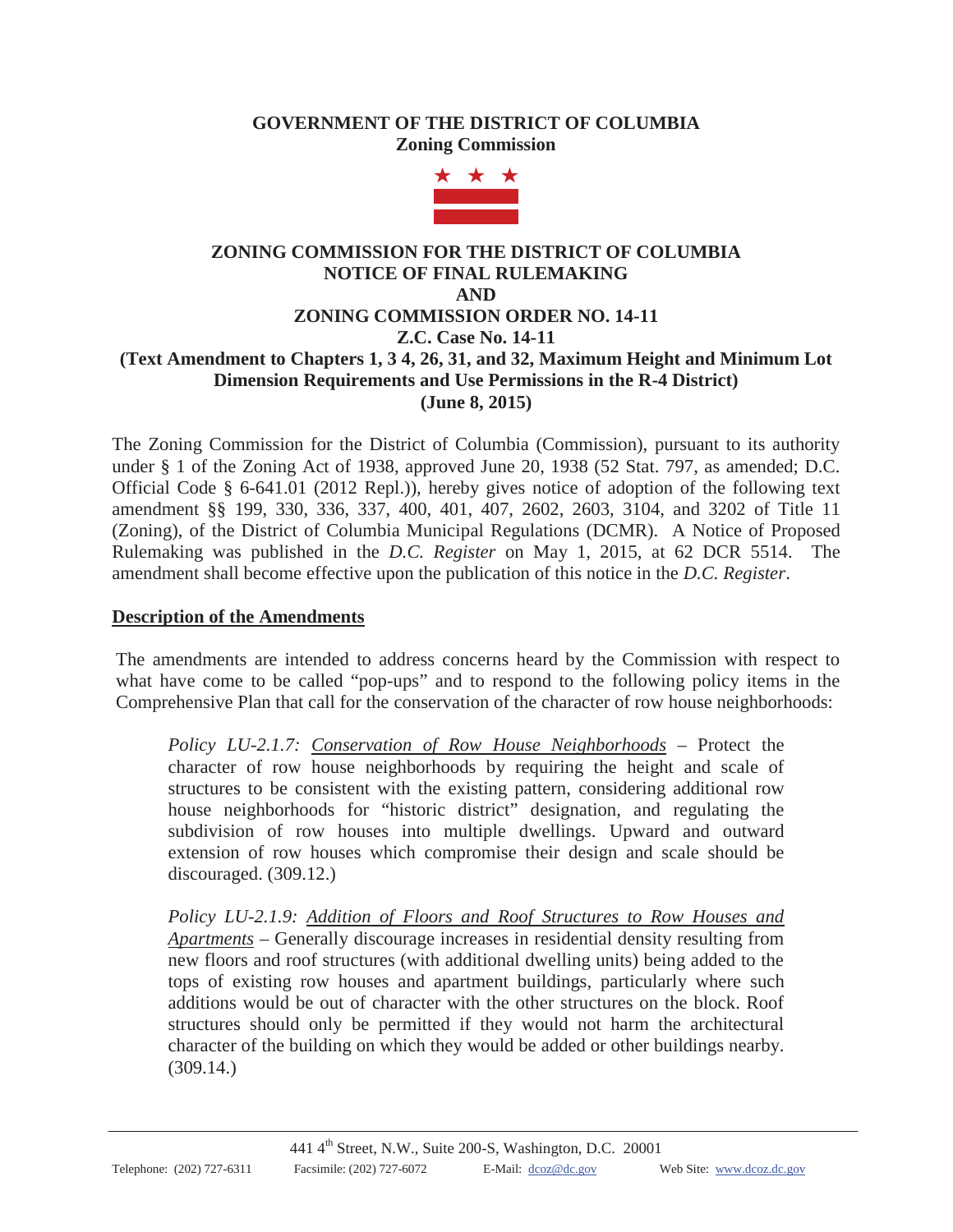*Policy LU-2.1.1:* Variety of Neighborhood Types – Maintain a variety of residential neighborhood types in the District, ranging from low-density, single family neighborhoods to high-density, multi-family mixed use neighborhoods. The positive elements that create the identity and character of each neighborhood should be preserved and enhanced in the future. (309.5.)

*Policy H-1.3.1: Housing for Families* - Provide a larger number of housing units for families with children by encouraging new and retaining existing single family homes, duplexes, row houses, and three- and four-bedroom apartments. (505.6.)

A pop-up generally is an addition to a row dwelling that results in the structure uncharacteristically rising above the roofs of adjacent dwellings. Pop-ups are frequently constructed to convert a one-  $(1)$  family-dwelling or flat<sup>1</sup> into an apartment house.

Pop-ups have been on the increase in the R-4 Zone District, where a maximum height of forty feet (40 ft.) is permitted and where buildings existing prior to May 12, 1958, may be converted to apartment houses provided there is nine hundred square feet (900 sq. ft.) of land area for each existing and added unit. A one- (1) family dwelling may be converted to a flat as a matter of right, and therefore references in this Order to conversions of a residential building only concern conversions of a one- (1) family dwelling or flat to an apartment house.

The amendments reduce the matter-of-right height for R-4 buildings from forty feet (40 ft.) to thirty-five feet (35 ft.), except that a height of forty feet (40 ft.) is permitted for new construction of three (3) or more immediately adjoining residential row dwellings built concurrently on separate record lots. (§ 400.1.) The existing three- (3) story limit will remain for all buildings. Special exception relief from the thirty-five foot (35 ft.) height limitation will be available provided that certain conditions are met. (§ 400.23.) The definition of "mezzanine" will also be amended to provide that in an R-4 Zone District a mezzanine will be considered a story in determining the maximum number of permitted stories within a principal structure, but not for an accessory building.

The amendments distinguish between conversion of residential buildings and non-residential buildings. Conversion of pre-May 12, 1958 non-residential buildings to apartment houses will continue to be permitted as a matter of right (§ 330.7), but the conversion of residential buildings will require special exception relief (§ 336). Both types of conversions will be subject to specific conditions, including the requirement that there must be nine hundred square feet (900 sq. ft.) of land area for each unit. Special exception relief will be available from the nine hundred square foot (900 sq. ft.) requirement for conversions from non-residential structures, but area variance relief from that requirement will be required for a conversion from a residential building. In addition, the fourth  $(4<sup>th</sup>)$  unit and every other additional even-numbered unit in an apartment house converted from a residential building must be set aside for eligible moderate-income

 $\overline{a}$ 

 $<sup>1</sup>$  A flat is defined in 11 DCMR §199 as "a two-family dwelling."</sup>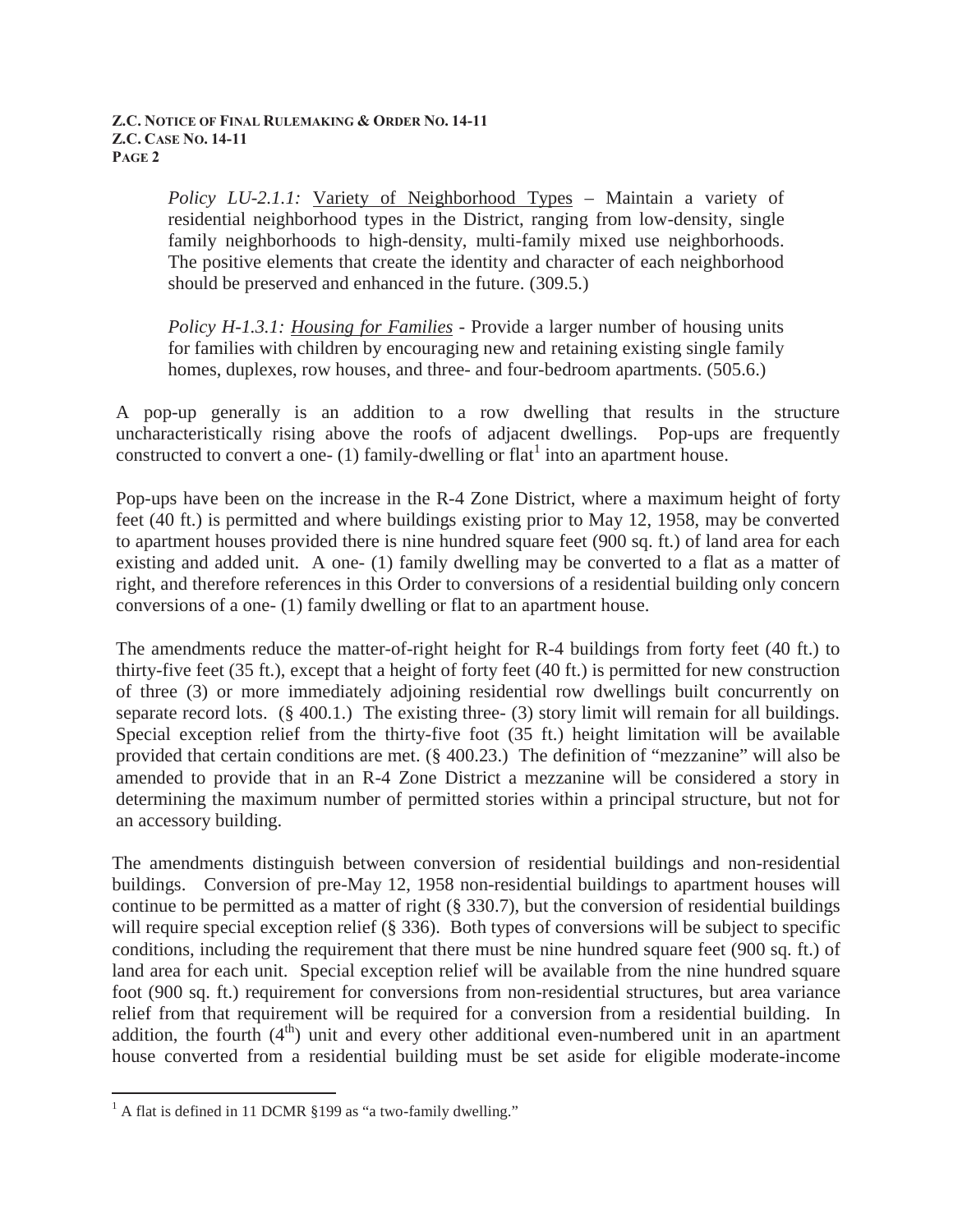households pursuant to the Inclusionary Zoning (IZ) regulations set forth in Chapter 26 of the Zoning Regulations. Apartment houses converted from non-residential conversions will continue to be subject to the existing IZ triggering events.

A conversion involving a height in excess of thirty-five feet (35 ft.) will be subject to the special exception relief provisions of §§ 336 or 337, rather than § 400.23.

Three (3) of the design criteria applicable to conversions will also be applied to all buildings in the R-4 Zone District pursuant to new § 400.24, with special exception relief available through § 400.23.

Ordinarily, construction authorized by a building permit must be in accordance with the Zoning Regulations in place on the date the permit was issued. (11 DCMR § 3202.2.) That means that even if a building permit application has been filed, that application becomes subject to any amendments to the text of the Zoning Regulations that are adopted while the permit application is being processed. However, once the building permit is issued, construction rights are vested unless a modification to the building permit is granted.

These amendments establish an exception that will allow certain types of building permit applications for residential construction in the R-4 Zone District to be processed based upon the Zoning Regulations in place prior to July 17, 2014, which is the date that the Commission decided to hold a hearing on these amendments. The availability of the exception depends upon either the date the building permit application was filed and deemed complete by the Department of Consumer and Regulatory Affairs (DCRA), or the date that related approvals were requested and granted by the Board of Zoning Adjustment (BZA), the Historic Preservation Review Board (HPRB) (or its staff), or the Commission of Fine Arts (CFA). The following summarizes the circumstances under which a building permit will be processed under the Zoning Regulations in place on July 17, 2014.

| Type of construction in R-4<br><b>Zone District</b> | <b>Circumstance</b>                      | Date(s)                           |
|-----------------------------------------------------|------------------------------------------|-----------------------------------|
| New one-family dwelling or flat, or an              | Filing of building permit application    | Prior to February 1, 2015         |
| addition to: (a) an existing one-family             | (including a foundation-to-grade)        |                                   |
| dwelling; (b) an existing flat; or (c) an           | permit application) legally filed with,  |                                   |
| existing apartment house                            | and accepted as complete by DCRA.        |                                   |
| Conversion of a residential building to             | Filing of building permit application    | Prior to July 17, 2014            |
| apartment house                                     | (including a foundation-to-grade)        |                                   |
|                                                     | permit) legally filed with, and accepted |                                   |
|                                                     | as complete by the DCRA.                 |                                   |
| All residential construction                        | Project has an unexpired approval of     | Approved prior to the effective   |
|                                                     | variance or special exception by the     | date of the amendments; or        |
|                                                     | BZA or an unexpired approval of a        | Approved after the effective      |
|                                                     | design or concept design by HPRB         | date, but application filed prior |
|                                                     | (or staff) or CFA.                       | thereto.                          |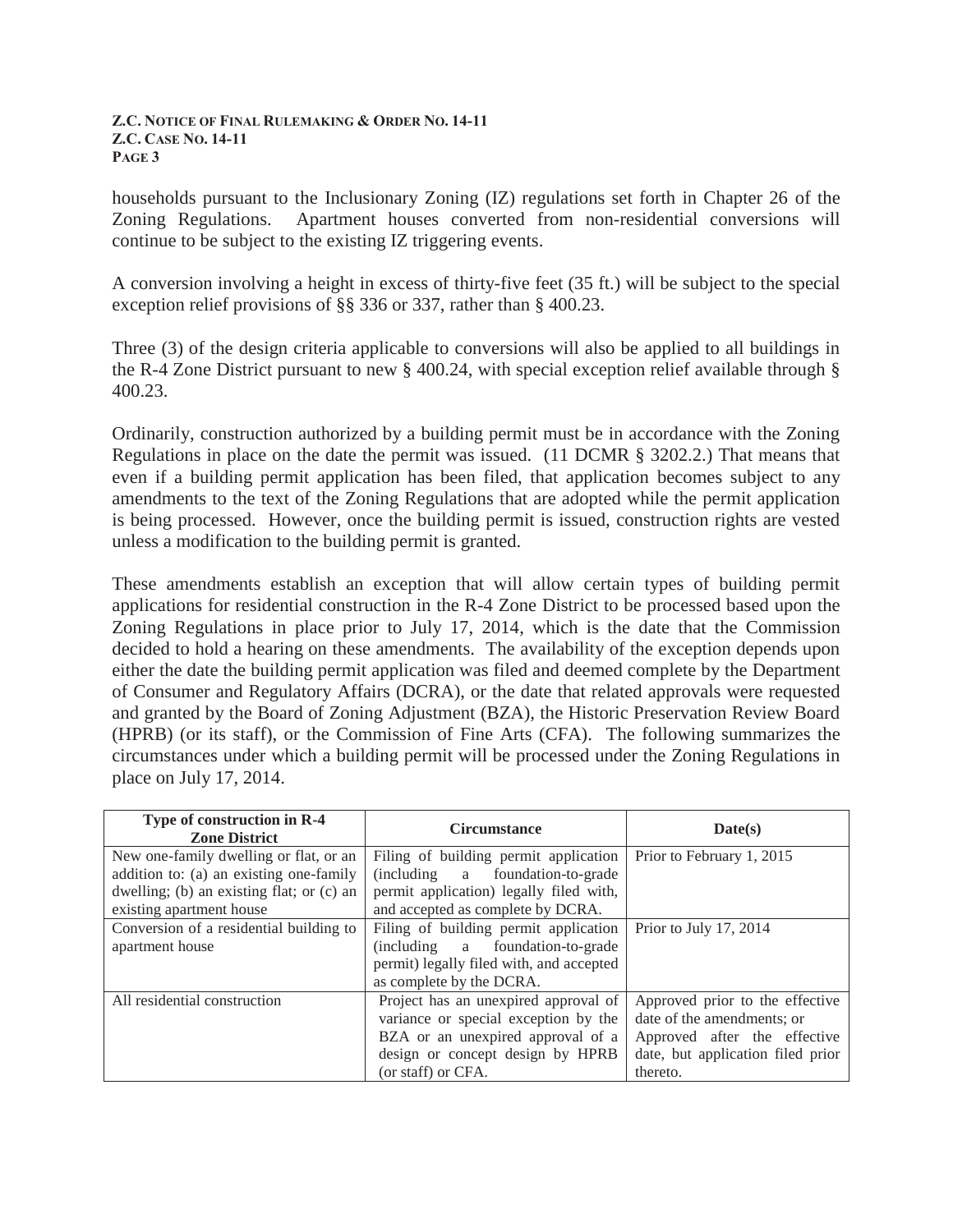### **Procedures Leading to Adoption of the Amendments**

On June 24, 2014, the Office of Planning (OP) submitted a memorandum that served as a petition requesting amendments to the regulations to address the issue of uncharacteristic and incompatible additions in the R-4 Zone District for habitable space. (Exhibit 1.) OP's report recommended amendments with respect to four issues: (1) to change the matter-of-right height in the R-4 District from 40 feet to 35 feet; (2) to allow up to 40 feet by special exception, subject to certain conditions; (3) to change the definition of "mezzanine" so that it is considered a story for purposes of limits on the number of stories; and (4) disallow the conversion of one-family dwellings or flats to apartment buildings and allow conversion of non-residential buildings only by special exception subject to certain conditions.<sup>2</sup>

At its regularly scheduled meeting on July 17, 2014, the Commission considered whether to schedule the OP proposal for a public hearing.

At the meeting, OP amended its recommendation to include two (2) alternative amendments that the Commission set down, and are advertised in concept:

| Alternative 1 (OP):<br><b>CHAPTER 26,</b><br><b>INCLUSIONARY</b><br><b>ZONING</b> | If the Commission decides to continue to permit the conversion of a<br>residential structure to an apartment house, either by right or by<br>special exception, OP proposes such conversions be subject to<br>Inclusionary Zoning (IZ) requirements as follows:<br>1) If the conversion complies with the requirement of $\S$ 401.3<br>that there be at least 900 square feet of lot area per dwelling<br>unit ("900 SF Requirement"), the fourth unit and all units<br>beyond four would be subject to IZ at 60% Area Median<br>Income $(AMI)$ ; or<br>2) If the conversion is enabled by zoning relief to the 900 SF |
|-----------------------------------------------------------------------------------|------------------------------------------------------------------------------------------------------------------------------------------------------------------------------------------------------------------------------------------------------------------------------------------------------------------------------------------------------------------------------------------------------------------------------------------------------------------------------------------------------------------------------------------------------------------------------------------------------------------------|
|                                                                                   | Requirement, all units beyond the permitted two, would be<br>subject to IZ at 60% AMI.                                                                                                                                                                                                                                                                                                                                                                                                                                                                                                                                 |
| Alternative 2 (OP):<br>401.12 MINIMUM LOT<br>DIMENSIONS (R)                       | Permit the conversions of non-residential properties only by special<br>exception and allow for relief from the 900 SF of land per unit<br>requirement as part of that special exception, with no limit on the<br>number of units that could be permitted.                                                                                                                                                                                                                                                                                                                                                             |

After consideration of the OP proposals, the Commission took action to also set down other alternatives for public comment:

 $\overline{a}$ 

<sup>&</sup>lt;sup>2</sup> OP also initially recommended reducing the height of roof structures to ten feet (10 ft.) for one- (1) family and flat residential buildings. However, the Commission is currently considering amendments to its roof structure rules in Case No. 14-13 and will consider OP's recommendations on this issue as part of that case.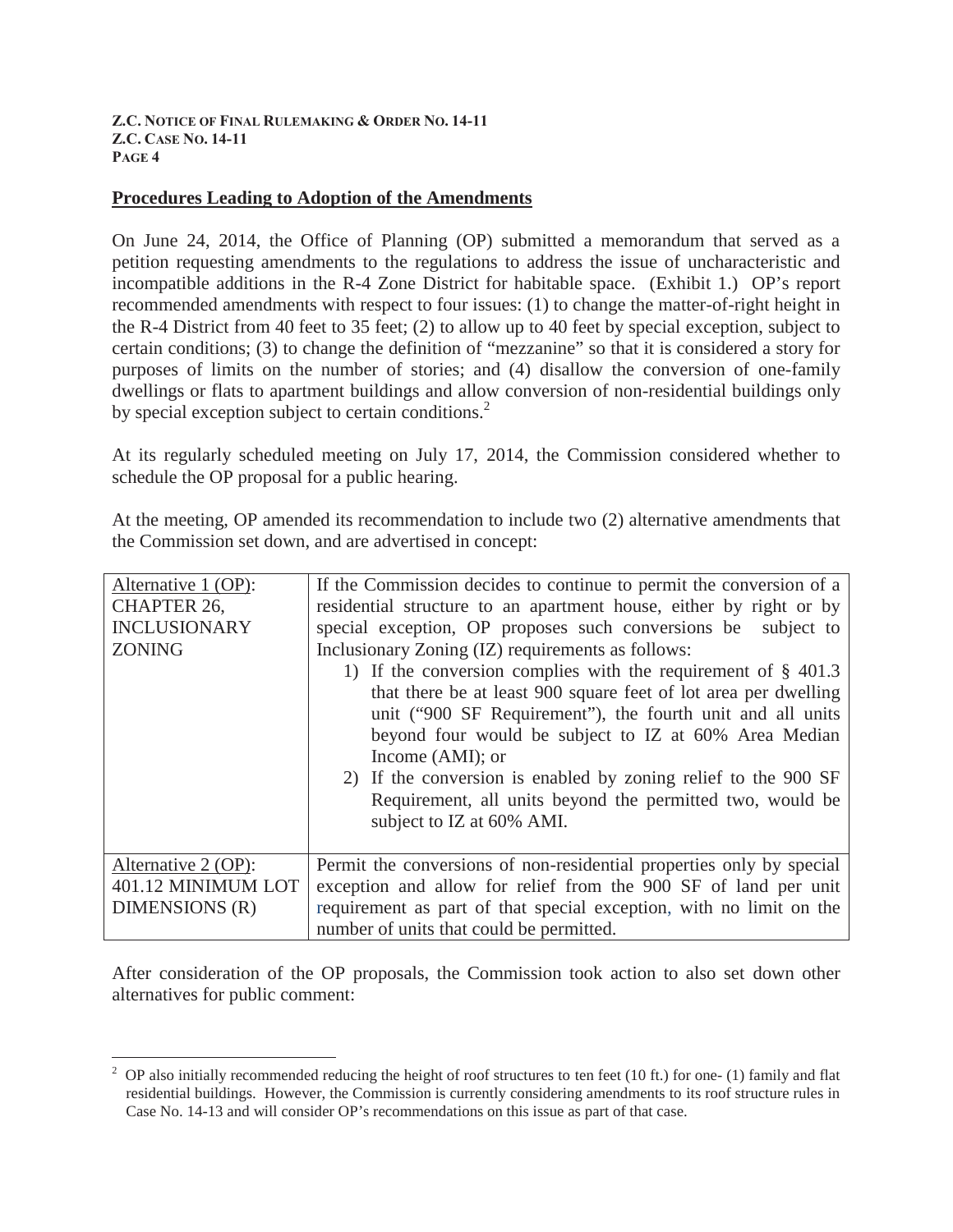| Alternative $3$ (ZC):     | Continue to permit the matter-of-right conversions of all structures to apartment |
|---------------------------|-----------------------------------------------------------------------------------|
| MINIMUM<br>401.13<br>LOT. | houses subject to the 900 SF of land per unit requirement, but permit special     |
| DIMENSIONS (R)            | exception relief from the 900 SF requirement for an apartment house conversion of |
|                           | no more than four units.                                                          |
| Alternative $4$ (ZC):     | Continue to permit the matter-of-right conversions of all structures to apartment |
| MINIMUM<br>401.13<br>LOT. | houses subject to the 900 SF of land per unit requirement, but permit special     |
| DIMENSIONS (R)            | exception relief from the 900 SF requirement with no limit on the number of units |
|                           | that could be permitted.                                                          |

A Notice of Public Hearing was published in the *D.C. Register* on September 12, 2014, at 61 DCR 9323.

In response to notice given pursuant to § 13 of the Advisory Neighborhood Commissions Act of 1975, effective March 26, 1976 (D.C. Law 1-21; D.C. Official Code § 1-309.10), the Commission received written reports from a number of Advisory Neighborhood Commissions ("ANCs").

ANC 1A submitted a report dated October 9, 2014. (Exhibit 5.) The report indicated that at a properly noticed public meeting on October 8, 2014, ANC 1A voted, with a quorum present, 7-0-0 to adopt a resolution in support of the proposal. ANC 1A expressed concern regarding the increasing number of pop-ups and conversions of one- (1) family dwellings and flats to apartment buildings, as well as the reduction in the number of family-sized housing units in the District, which, the ANC stated, had become less affordable due to the existing R-4 regulations. Accordingly, ANC 1A recommended approval of the amendments and requested that additional language be added to do the following: (1) permit conversion of a residential structure to an apartment house in the R-4 Zone District by special exception with the condition that any units above two (2) be subject to Inclusionary Zoning at sixty percent (60%) Area Median Income (AMI); and (2) permit conversion of a non-residential structure to an apartment house in the R-4 District by special exception with no minimum requirement for square feet per dwelling unit. ANC 1A additionally urged OP to develop language to govern the development of alley lots in the R-4 Zone District.

ANC 1D submitted a report dated October 23, 2014. (Exhibit 6.) The report indicated that at a properly noticed public meeting on October 21, 2014, ANC 1D voted, with a quorum present, 3-0 to adopt a resolution in support of the proposal. ANC 1D also requested that the Mount Pleasant Historic District be exempted without delay from the existing regulations allowing matter-of-right conversions of one- (1) family dwellings and flats to apartment buildings. The ANC stated that the Mount Pleasant neighborhood is experiencing a wave of developer-driven conversions that threaten the quality and character of the neighborhood and its demographic and economic diversity as housing becomes less affordable for existing families who support neighborhood schools and other community institutions.

ANC 6A submitted a report dated December 17, 2014. (Exhibit 7.) The report indicated that at a properly noticed public meeting on December 11, 2014, ANC 6A voted, with a quorum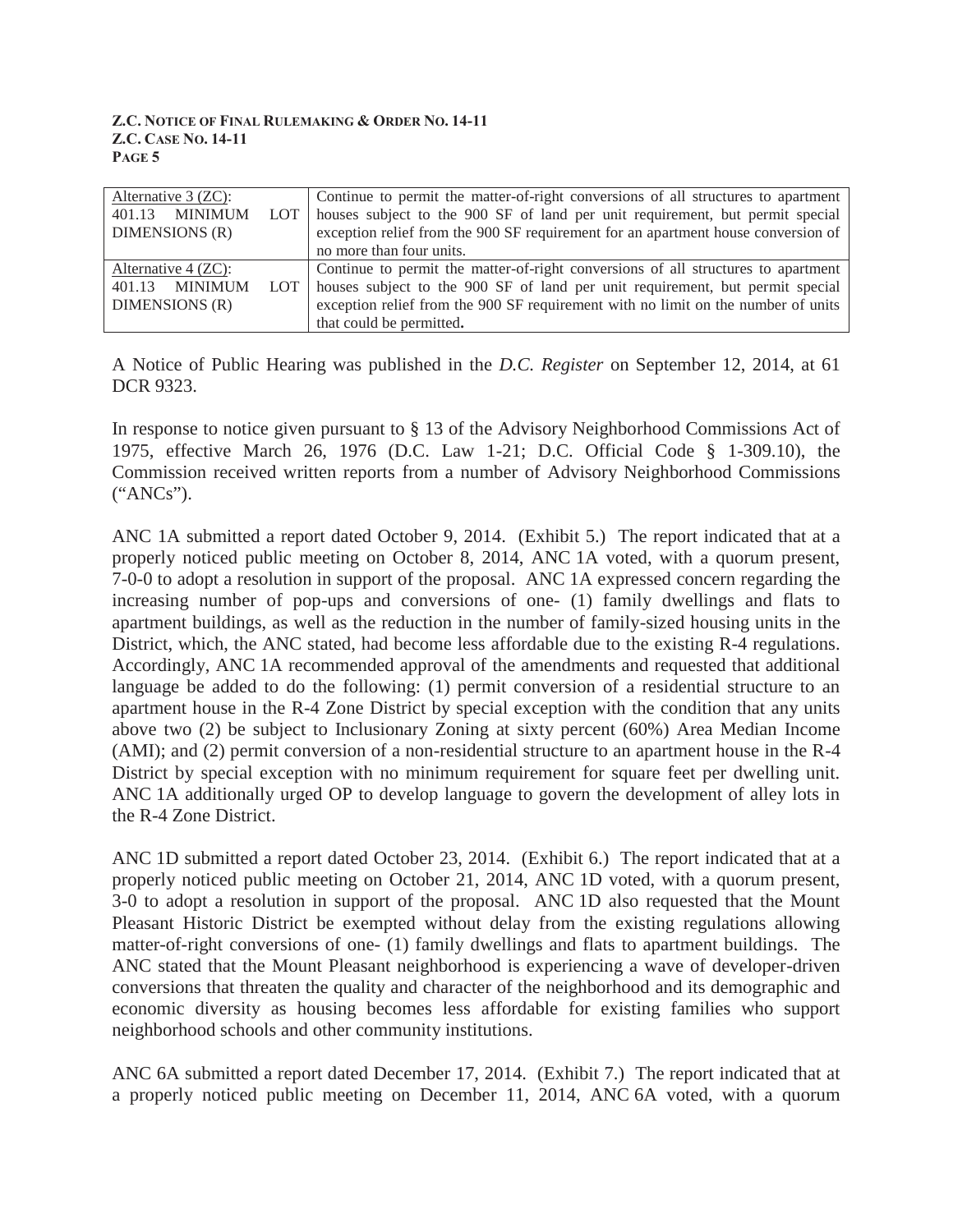present, 6-0-0 to adopt a resolution in support of the proposal based on its concern that two- (2) story dwellings are currently threatened by pop-ups. ANC 6A further stated that the proposed amendments strike the correct balance by permitting conversions in appropriate cases, but only with oversight by the BZA and community input.

ANC 1B submitted a report dated December 23, 2014. (Exhibit 8.) At a properly noticed public meeting on December 4, 2014, ANC 1B, with a quorum present, voted 7-0-0 in support of the proposal, which stated the same concerns and recommendations as those raised by ANC 1A in its report, discussed above.

On December 30, 2014, ANC 4C submitted two (2) reports, both dated September 12, 2014, and both adopted at the ANC's September 10, 2014, public meeting. In its first report (Exhibit 9), ANC 4C expressed concern regarding the conflict between pop-ups and solar energy, specifically the District's DC Sustainability Act of 2012. ANC 4C recommended that the Commission and other District government agencies: (1) resolve permitting conflicts that jeopardize sun access to existing solar homes; (2) require solar homes to be incorporated into the Miss Utility system in order to alert developers of new construction projects of their existence; (3) adopt solar easement laws to protect solar homes from sun obstruction; and (4) require a variance for the conversion of a one-family home to more than two (2) dwelling units. In its second report (Exhibit 10), ANC 4C stated concern that residents were not receiving notice of new pop-ups or had misinterpreted notices from government agencies. Further, the ANC expressed concern that pop-ups are changing the existing character of neighborhoods by creating apartment zones in traditionally one- (1) family residential neighborhoods. The ANC stated support for the proposed amendments and, as in its first report, recommended that a variance be required for conversion of a one- (1) family home to more than two (2) dwelling units.

After the Commission took proposed action, ANC 4C submitted another report on June 1, 2015, dated May 27, 2015, in which the ANC reiterated its support for the proposed amendments. (Exhibit 264.)

ANC 6B submitted a report dated January 2, 2015. (Exhibit 11.) At a properly noticed public meeting on December 9, 2014, ANC 6B, with a quorum present, took votes on each of its recommendations. ANC 6B voted 6-3 to support the proposed amendments with respect to height limitations based on concerns about the proliferation of pop-ups. However, the ANC stated concern that the proposed language for a special exception to allow a height of forty feet (40 ft.) would place the BZA in the realm of historic design review rather than traditional zoning criteria, such as impact on light and air. Additionally, ANC 6B voted 7-1-1 to oppose amending the definition of "mezzanine" to include it in the number of stories. ANC 6B stated that the current definition does not create inconsistent building height, especially in light of the proposed amendment to permitted height. ANC 6B voted 6-1-2 to support continuing to permit conversion of a residential structure to an apartment house as a matter of right, subject to Inclusionary Zoning requirements as follows: (1) if the conversion complies with the minimum requirement of nine hundred square feet (900 sq. ft.) per unit, the fourth  $(4<sup>th</sup>)$  unit and all units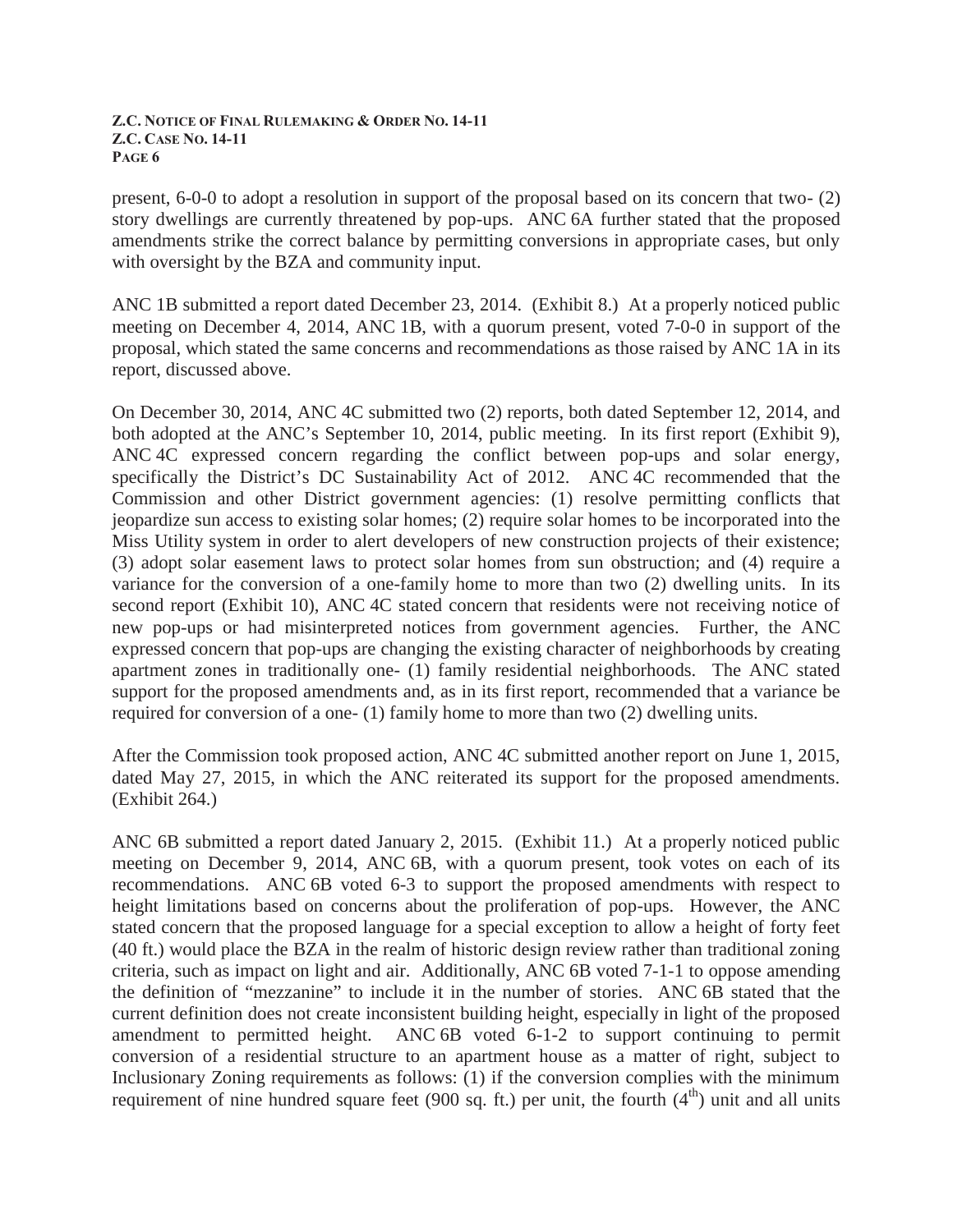beyond four should be subject to Inclusionary Zoning at sixty percent (60%) AMI; and (2) if the conversion is enabled by zoning relief from the minimum square foot requirement, all units above two (2) should be subject to Inclusionary Zoning at sixty percent (60%) AMI. ANC 6B stated that it was uncomfortable with repealing matter-of-right conversions to apartment houses at a time when the District needs as much affordable housing as possible.

ANC 1C submitted a report dated January 9, 2015, in which it stated that, at a properly noticed public meeting on January 7, 2015, it voted, with a quorum present, 6-0 to adopt a resolution in support of the proposed amendments. (Exhibit 14.) After the Commission took proposed action, ANC 1C submitted another report dated June 1, 2015, in which it reiterated its support for OP's proposals and recommendations. (Exhibit 298.)

ANC 6C submitted two (2) reports. The first  $(1<sup>st</sup>)$  was dated January 15, 2015, and indicated that the ANC voted at a properly noticed public meeting on December 8, 2014, with a quorum present, by a vote of 5-0-0, to adopt the following recommendations. (Exhibit 75.) ANC 6C stated support for the amendments with respect to the proposed maximum height. ANC 6C opposed amending the definition of "mezzanine," stating that use of a mezzanine does not allow a property owner to circumvent height restrictions and that the current definition had allowed owners to construct or alter accessory structures while staying under the applicable height limit. ANC 6C recommended allowing conversion of residential and non-residential properties to an apartment house, but only by special exception subject to conditions related to light, air, and privacy concerns. Further, the ANC recommended no provision for Inclusionary Zoning requirements or special exception relief from the minimum square feet per unit requirement.

ANC 6C's second report was submitted after the Commission took proposed action on the amendments and was dated May 18, 2015. (Exhibit 211.) On May 13, 2015, ANC 6C voted, with a quorum present, 6-0-0 to recommend that the Commission do the following: (1) reduce the matter-of-right height from forty feet (40 ft.) to thirty-five feet (35 ft.), measured from grade; (2) allow a height of forty feet (40 ft.) by special exception, with requirements that any addition not block solar power systems or required vents or chimneys, not have an undue impact on the light and air of adjacent properties, and not substantially intrude on the character, scale, and pattern of houses on the street; and (3) amend the definition of "mezzanine" to be counted as a story, except for accessory structures.

ANC 5E submitted a report dated January 29, 2015. (Exhibit 189.) At a properly noticed public meeting on January 20, 2015, ANC 5E voted, with a quorum present, 6-0-3 to recommend approval of the amendments. The ANC also recommended that, to obtain a special exception for a height of up to forty feet (40 ft.), an application should be required to demonstrate that the structure will not have a substantially adverse effect on the defining architectural features of the building or result in the removal of such features. Like other ANCs, ANC 5E expressed concern that pop-ups often block sunlight and are incompatible with the character of the surrounding neighborhood. ANC 5E also stated that pop-ups may negatively impact the market value of surrounding homes.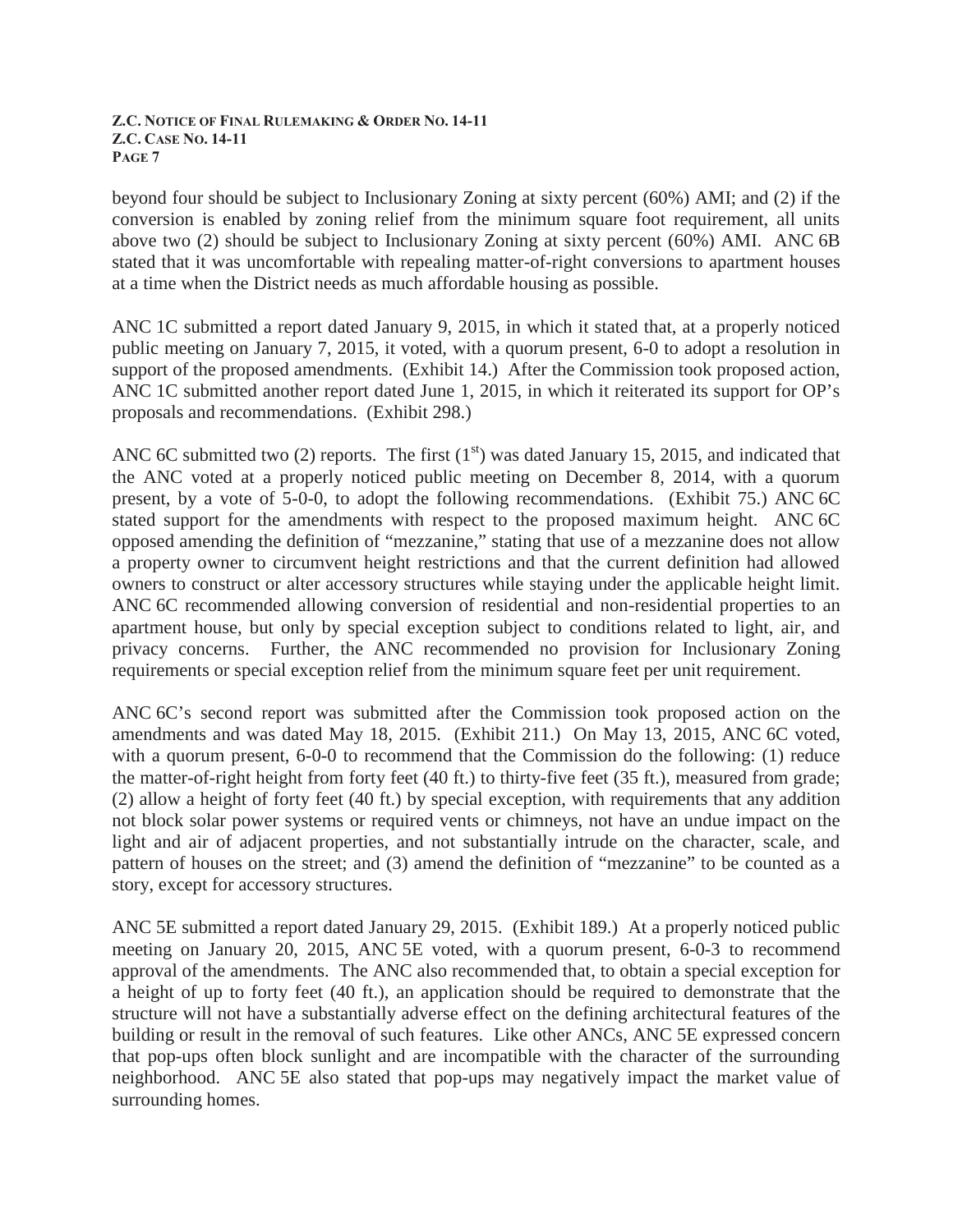ANC 4B submitted two (2) reports, the first dated February 6, 2015. (Exhibit 192.) At a properly noticed public meeting on February 5, 2015, ANC 4B voted, with a quorum present, 8-0-0 to make the following recommendations. ANC 4B recommended requiring special exception relief for additions up to a height of forty feet (40 ft.), with conditions as provided in the proposed amendments. The ANC also recommended applying this restriction to the R-5 Zone District and requiring that all new regulations for residential districts include requirement for special exception review so that developments inconsistent with the regulations will be reviewed and approved on an individual basis.

ANC 4B's second report was submitted after the Commission took proposed action on the amendments and was dated May 21, 2015. (Exhibit 219.) At a properly noticed public meeting on May 18, 2015, ANC 4B voted, with a quorum present, 6-2-1 to adopt a resolution with the following recommendations. ANC 4B supported reducing the matter-of-right height in the R-4 Zone District to thirty-five feet (35 ft.), but did not support permitting a height of forty feet (40 ft.) by special exception. The ANC supported amending the definition of "mezzanine" to be counted as a story. ANC 4B did not support permitting conversions of residential buildings to apartment buildings with up to four (4) units as a matter of right and recommended limiting the number of matter-of-right units to two (2). ANC 4B supported the proposed conditions to conversion of a residential building contained in proposed § 330.7, particularly subsections (h), (i), (j), and (k). The ANC did not support providing special exception relief from  $\S$ § 330.7(b), (e), (f), (h), (i), (j), or (k). ANC 4B also requested that the conditions provided in § 330.7 apply not only to conversions to apartment buildings but also to conversions to a flat. ANC 4B recommended that the proposed amendments be made effective immediately upon publication in the *D.C. Register* for all conversions where a permit has not yet been issued, even if a permit application has already been filed. ANC 4B also requested that the Commission place a moratorium or suspend the relevant existing Zoning Regulations until the new amendments are effective, and that the Commission finalize the amendments as quickly as possible.

On January 15, 2015, the Commission held a properly noticed public hearing on the proposed amendments, at which it heard testimony from a large number of residents, community organizations, members of the development community, and ANC commissioners. Additionally, prior to taking proposed action on the amendments, the Commission received over 160 letters from the community commenting on the proposed amendments, both in support and in opposition of the proposed amendments as a whole or in part. At the conclusion of the hearing the Commission authorized the Secretary to schedule the case for discussion only at its next public meeting.

On February 9, 2015, the Commission held a properly noticed public meeting at which the Commissioners deliberated on the proposed amendments. The Commission requested that OP provide it with information concerning the demographic trends of family size, general R-4 property values, the feasibility of imposing inclusionary zoning controls on units above three (3), and potential design guidelines or requirements for additions. The Commission also requested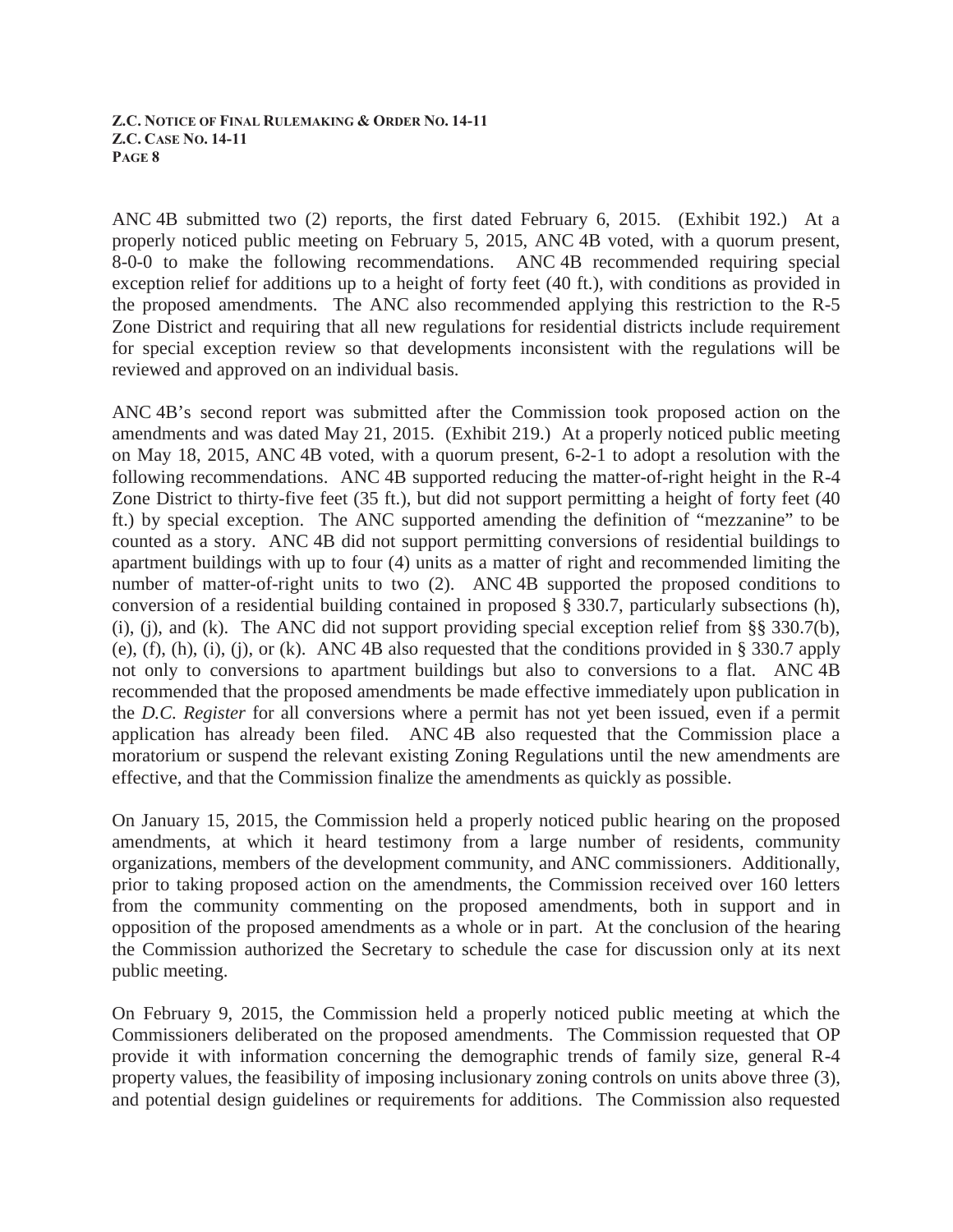that OP meet with small developers. On March 26, 2015, OP submitted a supplemental report in which it provided the information requested by the Commission. (Exhibit 193.)

The OP report also made a series of recommendations and provided a worksheet for the Commission to use during its deliberations. The report assumed that the Commission would continue to permit the matter-of-right conversion of non-residential buildings. As to the conversion of residential buildings, OP suggested two options: (1) permit matter-of-right conversion to an apartment house with up to four (4) units, with special exception relief for additional units; or (2) require special exception review for any conversion of a residential building to an apartment house. OP recommended design standards for both types of conversion as well as for conversions involving non-residential dwellings. Among other things, the design standards for both matter-of-right and special exception conversions of residential buildings called for the fourth  $(4<sup>th</sup>)$  and every other additional unit to be subject to the Inclusionary Zoning Regulations and for adherence to the nine hundred square feet (900 sq. ft.) of land area per dwelling unit requirement.

On March 30, 2015, the Commission deliberated upon the issues presented and voted to allow matter-of-right conversions of non-residential buildings to apartment houses provided there is nine hundred square feet (900 sq. ft.) of lot area for every dwelling unit, and the matter-of-right conversion of residential structures up to four (4) units, with additional units subject to special exception review also subject to the same minimum land area requirement. The Commission also accepted the OP recommended design standards as to each type of conversion and allowed for special exception relief for some, but not all, of these standards.

Pursuant to the Commission's vote, the proposed amendments were referred to the National Capital Planning Commission (NCPC) on April 2, 2015, for the thirty- (30) day period of review required under § 492 of the District Charter. A Notice of Proposed Rulemaking was published in the May 1, 2015, edition of the *D.C. Register* at 62 DCR 5514.

In response to the Notice of Proposed Rulemaking, the Commission received over two hundred (200) written comments including correspondence from homeowners, the development community, civic groups, and Councilmember Brianne K. Nadeau. The comments reflected and added to the full range of opinions the Commission heard during its public hearing. Some comments urged the Commission to retain the status quo, while others recommended that the Commission adopt the rules either as proposed or with various modifications, which would either make the rules more restrictive or more lenient. The Commission also received comments as to the timing and grandfathering (a.k.a. vesting) of the rules, with some comments urging the Commission to make the rules immediately effective or allow projects with pending building permits to be constructed under the existing regulations.

The Commission also received reports from ANC 6C, 4C, and 1C, as discussed above, and correspondence from Council Chairman Phil Mendelson enclosing Council Resolution 21-86, the "Sense of the Council in Support of a Limitation on Pop-ups Emergency Resolution of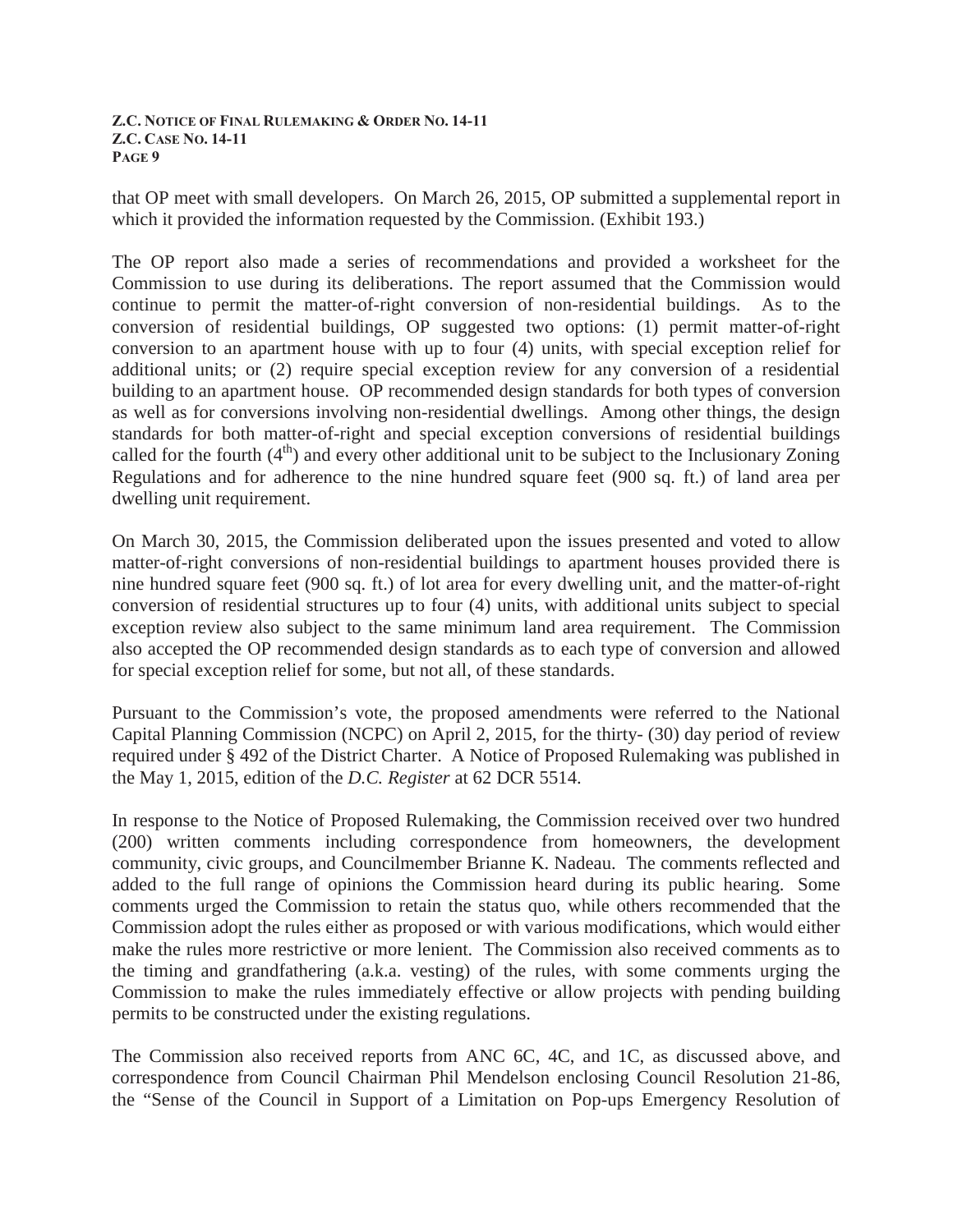2015," adopted by the Council on April 14, 2015. That resolution noted that many residents testified against pop-ups at the Zoning Commission hearing. The resolution then noted the various reasons for that opposition and the policy of the District to promote access to and the integrity of safe and quality housing and neighborhoods for all District residents. The resolution closed by stating that it was the sense of the Council that the Commission should act immediately to finalize zoning regulations that address the pending issues set forth in the resolution.

In a letter dated May 13, 2015, the NCPC Executive Director informed the Commission that, through a delegated action dated May 1, 2015, he found that the proposed text amendments were not inconsistent with the Federal Elements of the Comprehensive Plan for the National Capital.

OP provided a second Supplemental Report dated June 1, 2015. (Exhibit 334.) The report first noted the need to correct a typographical error in proposed § 400.23. OP also requested clarifying revisions to certain of the proposed regulations suggested by the Zoning Administrator (ZA), as well as a new provision stating that the minor flexibility granted to the ZA by § 407 does not extend to the design requirements applicable to matter-of-right conversions pursuant to proposed §§ 330.7 and 330.8. OP further recommended that three (3) of the design requirements applicable to matter-of-right conversions apply to all R-4 buildings, with special exception relief available if those requirements cannot be met. Finally, on the issue of vesting, OP recommended that the construction of a residential building in the R-4 Zone District be permitted to be carried to completion pursuant to the provisions of the R-4 regulations in place as of date of setdown (July 17, 2014) if the approved building permit application was accepted as complete by and legally filed with DCRA on or before that date. Ordinarily, construction must comply with the text of the Zoning Regulations in place as of the date the building permit is issued.

On June 4, 2015, OP submitted a third Supplemental Report. (Exhibit 341.) OP stated that, since filing its second Supplemental Report, over ninety (90) additional public comments had been submitted, many with concerns about the vesting of the proposed amendments with respect to permit applications currently under review by DCRA. OP heard of several cases where the pending permits were for flats or modifications and additions to existing apartment houses. Additionally, some of these cases involved flats within a historic district, which were required to obtain conceptual approval from the HPRB prior to filing a building permit application, thus delaying the filing of a permit application in time to vest construction under OP's original proposal. OP stated that such projects are consistent with the intent of preserving the R-4 and do not involve conversions. Accordingly, OP recommended that the vesting language as proposed in its June 1, 2015, report be supplemented to move the building permit filing date for nonconversions to February 1, 2015 and also to permit vesting of construction rights for all R-4 residential construction based upon unexpired HPRB or BZA approvals occurring before the effective date of the rules, or post-effective date approvals where the BZA or HPRB application was filed before that date.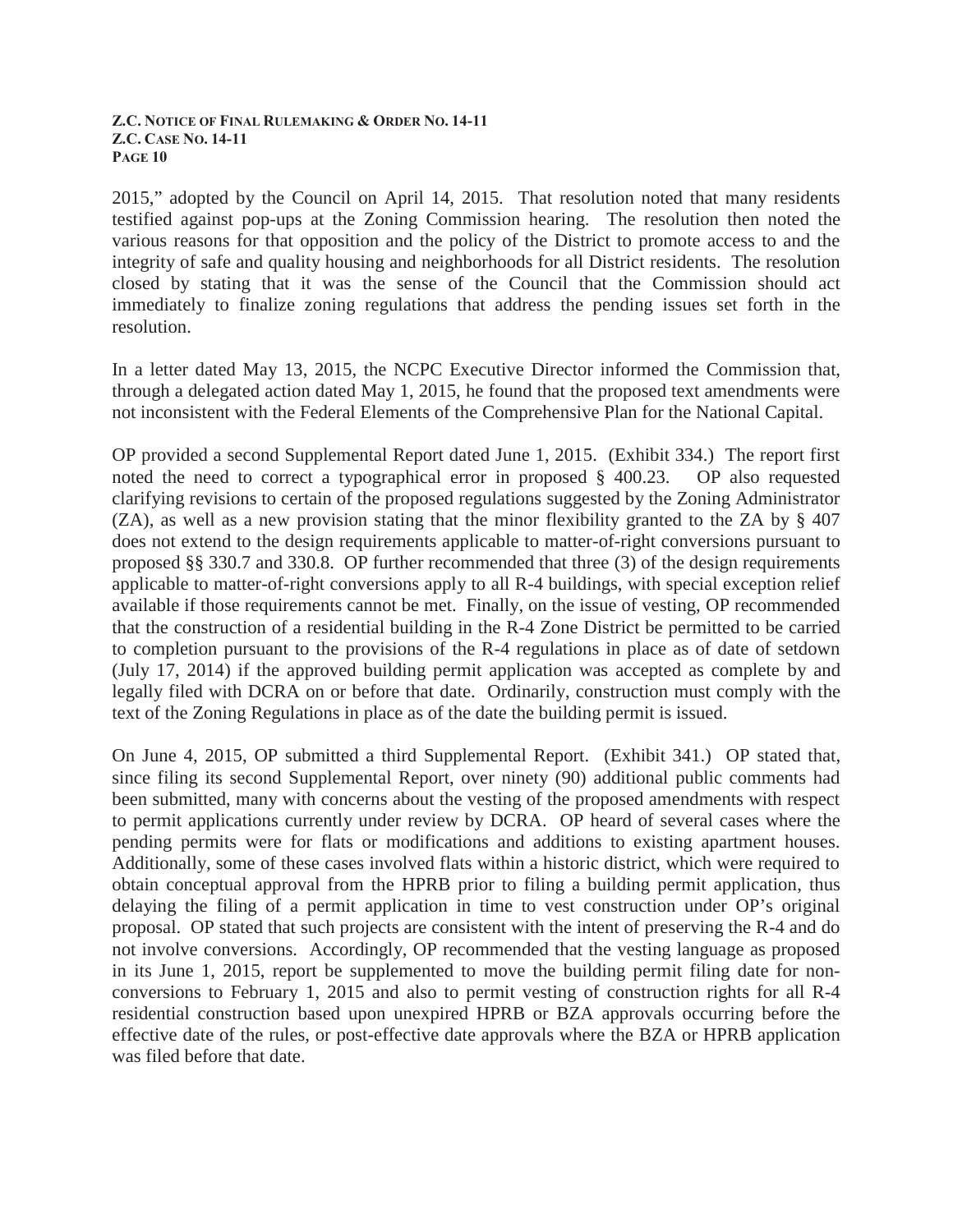At its regularly scheduled public meeting held June 8, 2015, the Commission considered whether to take final action on the proposed amendments. The Commission took the opportunity to review its prior determination to permit the matter-of-right conversion of residential structures to up to four (4) units. The Commission acknowledged the concerns expressed by members of the public and the ANCs regarding the negative impacts of conversions of residential buildings in the R-4 Zone District to apartment houses. The Commission remained sympathetic to the concerns of housing advocates and the development community that limiting such conversions to special exception could restrict the production of new housing at a point when the District's housing needs have become acute. However, the Commission concluded that the balance must be struck in favor of protecting existing one- (1) family dwellings and flats consistent with the admonition of § 330.3 of the R-4 regulations that the district "shall not be an apartment house district as contemplated under the General Residence (R-5) Districts" and the stated policies of the Comprehensive Plan presented in the OP public presentation. (Exhibit 96.)

The Commission, therefore, voted 3-2-0 to permit the conversions of residential buildings to apartment houses only if approved by the BZA as a special exception consistent with OP's recommendation in its March 2015 report. The special exception conditions included in proposed § 336 would continue to apply including the requirement that the fourth  $(4<sup>th</sup>)$  and every other unit would be subject to Inclusionary Zoning. In addition, consistent OP's March 2015 report, conditions imposing a maximum height of thirty-five feet (35 ft.), and requiring nine hundred square foot (900 sq. ft.) limit of land area per unit were added to  $\S 336$ <sup>3</sup>. Special exception relief from the thirty-five foot (35 ft.) height limitation would remain available through that provision.

The Commission also accepted the various clarifying amendments requested by OP and its revised vesting recommendations.

The Commission is required under § 5 of the Office of Zoning Independence Act of 1990, effective September 20, 1990, (D.C. Law 8-163; D.C. Official Code § 6-623.04 (2001) to give great weight to OP recommendations. The Commission believes that its final determination in this case substantially reflects the recommendation of OP.

The Commission is required under § 13(d) of the Advisory Neighborhood Commissions Act of 1975, effective March 26, 1976 (D.C. Law 1-21; D.C. Official Code § 1-309.10(d)) to give "great weight" to the issues and concerns raised in the written report of the affected ANCs. To satisfy the great weight requirement, District agencies must articulate with particularity and precision the reasons why an affected ANC does or does not offer persuasive advice under the circumstances. For this docket the Commission received written reports from ANCs 1A, 1B, 1C, 1D, 4B ,4C, 5E, 6A, 6B, and 6C, all of which were described above. As was the case in the public comments, there was no unanimity of position amongst these reports, but there was a general sense that a height of forty feet (40 ft.) and the matter-of-right conversion of residential

 $\overline{a}$ 

 $3$  These conditions were part of the proposed § 330.7, which permitting a four (4) unit conversion of a residential building as a matter of right, which will now be eliminated.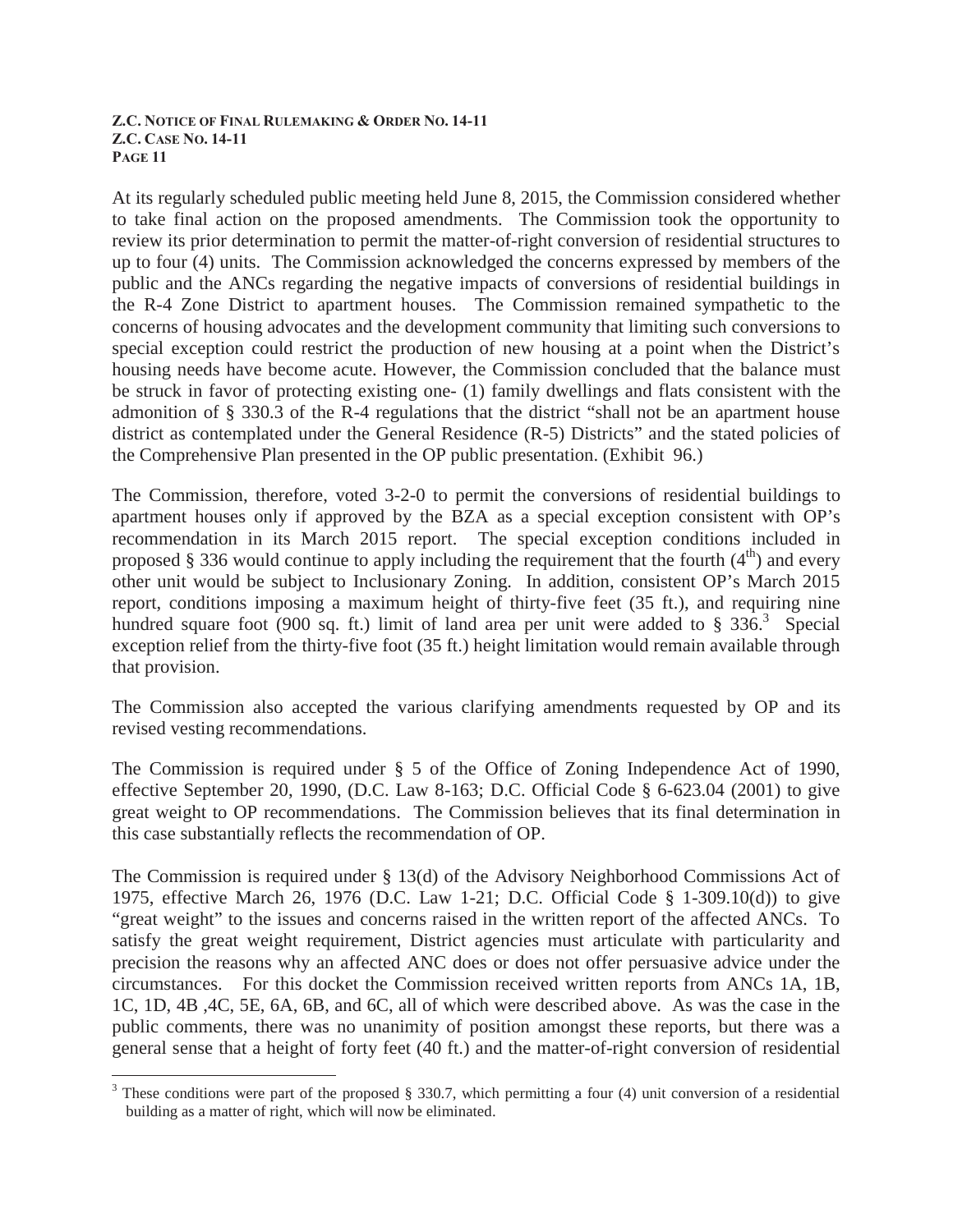buildings to apartment houses should not be permitted as of right, but as special exceptions. For the reasons stated above, the Commission found that advice to be persuasive. The Commission does not share the concern expressed by ANC 6B that the special exception conditions to be utilized by the BZA extend beyond the normal considerations of adverse impact, nor does it believe it appropriate to extend the scope of this proceeding to alley lots and other zone districts.

Finally, as to requests that the Commission should have taken emergency action to make these amendments effective prior to the publication of this notice, the Commission concluded that the circumstances that would justify such action did not exist in this case. Thus, contrary to a published report, these amendments did not become effective on that date the Commission took final action.

For the reasons stated above, the Commission concludes that the adoption of the following text amendments is consistent with the best interests of the public and not inconsistent with the Comprehensive Plan for the National Capitol.

**Title 11 of the District of Columbia Municipal Regulations, ZONING, is amended as follows:** 

**Chapter 1, THE ZONING REGULATIONS, § 199 DEFINITIONS, § 199.1 is amended by amending the definition of "Mezzanine" to add the phrase "Except in an R-4 District," to the second sentence and by adding a new third sentence so that the definition will read as follows:** 

**Mezzanine** - a floor space within a story between its floor and the floor or roof next above it and having an area of not more than one-third (1/3) of the area of the floor immediately below. Except in an R-4 Zone District, a mezzanine shall not be considered a story in determining the maximum number of permitted stories. In an R-4 Zone District, a mezzanine shall be considered a story in determining the maximum number of permitted stories within a principal structure but shall not be considered a story in determining the maximum number of permitted stories within an accessory building.

## **Chapter 3, R-2, R-3, R-4, AND R-5 RESIDENCE DISTRICT USE REGULATIONS, is amended as follows:**

### **Section 330, R-4 DISTRICTS: GENERAL PROVISIONS, is amended as follows:**

### **Subsection 330.5(e) is repealed so that the entire subsection reads as follows:**

330.5 The following uses shall be permitted as a matter of right in an R-4 District:

(a) Any use permitted in R-3 Districts under § 320.3;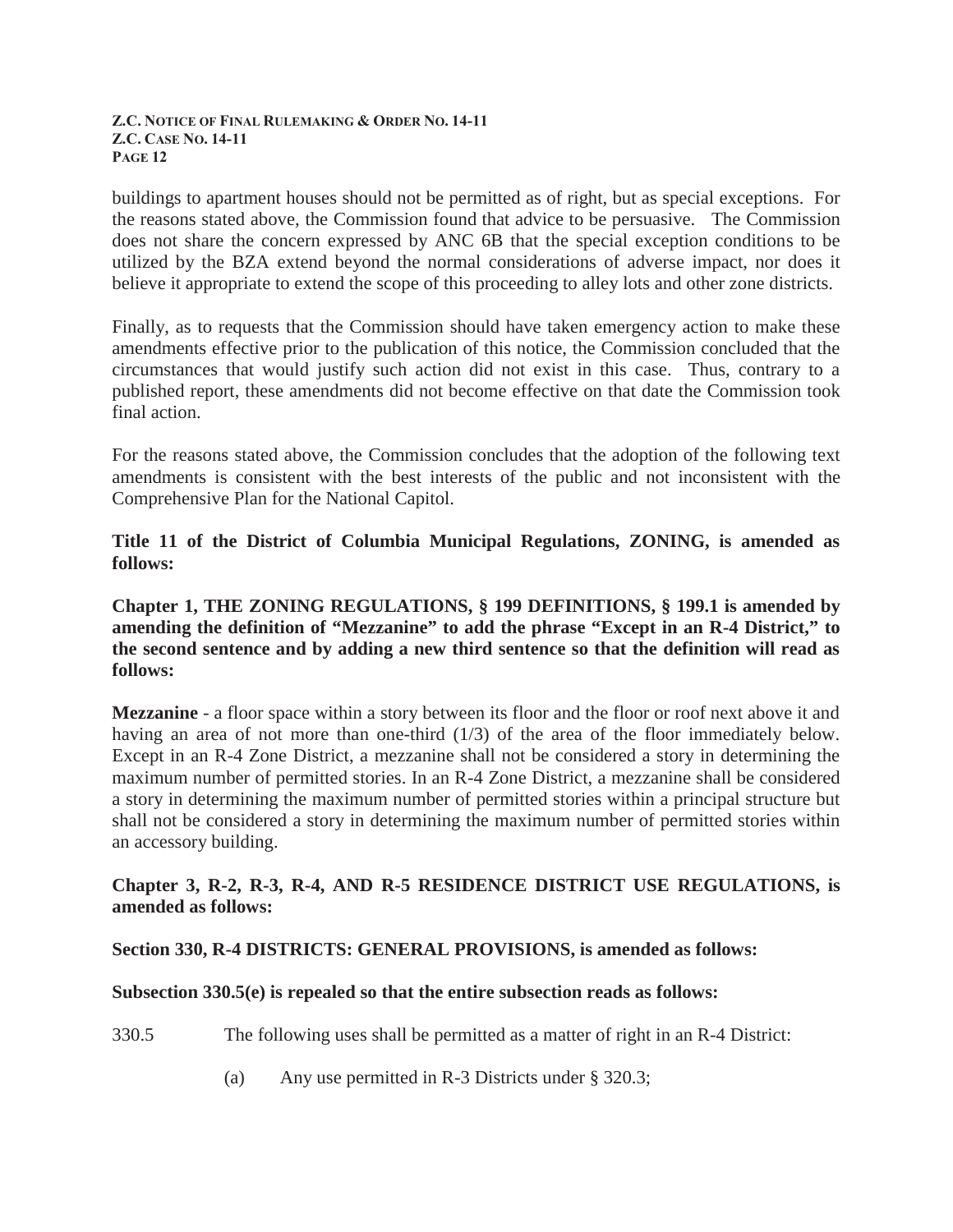- (b) Child/Elderly development center located in a building that was built as a Church hand that has been used continuously as a church since it was built; provided, that all of the play space required for the center by the licensing regulations shall be located on the same lot on which the center is located;
- (c) Child/Elderly development center or adult day treatment facility; provided, that the center shall be limited to no more than sixteen (16) individuals;
- (d) Community-based residential facility; provided that, notwithstanding any provision in this title to the contrary, the Zoning Administrator has determined that such community-based residential facility, that otherwise complies with the zoning requirements of this title that are of general and uniform applicability to all matter-of-right uses in an R-4 District, is intended to be operated as housing for persons with handicaps. For purposes of this subsection, a "handicap" means, with respect to a person, a physical or mental impairment which substantially limits one or more of such person's major life activities, or a record of having, or being regarded as having, such an impairment, but such item does not include current, illegal use of, or addiction to, a controlled substance;
- (e) Repealed
- (f) Flat;
- (g) Hospital, sanitarium, or clinic for humans;
- (h) Museum; and
- (i) Private club, lodge, fraternity house, sorority house, or dormitory, except when the use is a service customarily carried on as a business.

### **By adding new § 330.7 to read as follows:**

- 330.7 Conversion of an existing non-residential building or structure existing prior to May 12, 1958, to a residential building or structure shall be permitted as a matter of right in the R-4 Zone District subject to the following conditions:
	- (a) There is an existing non-residential building on the property at the time of filing an application for a building permit;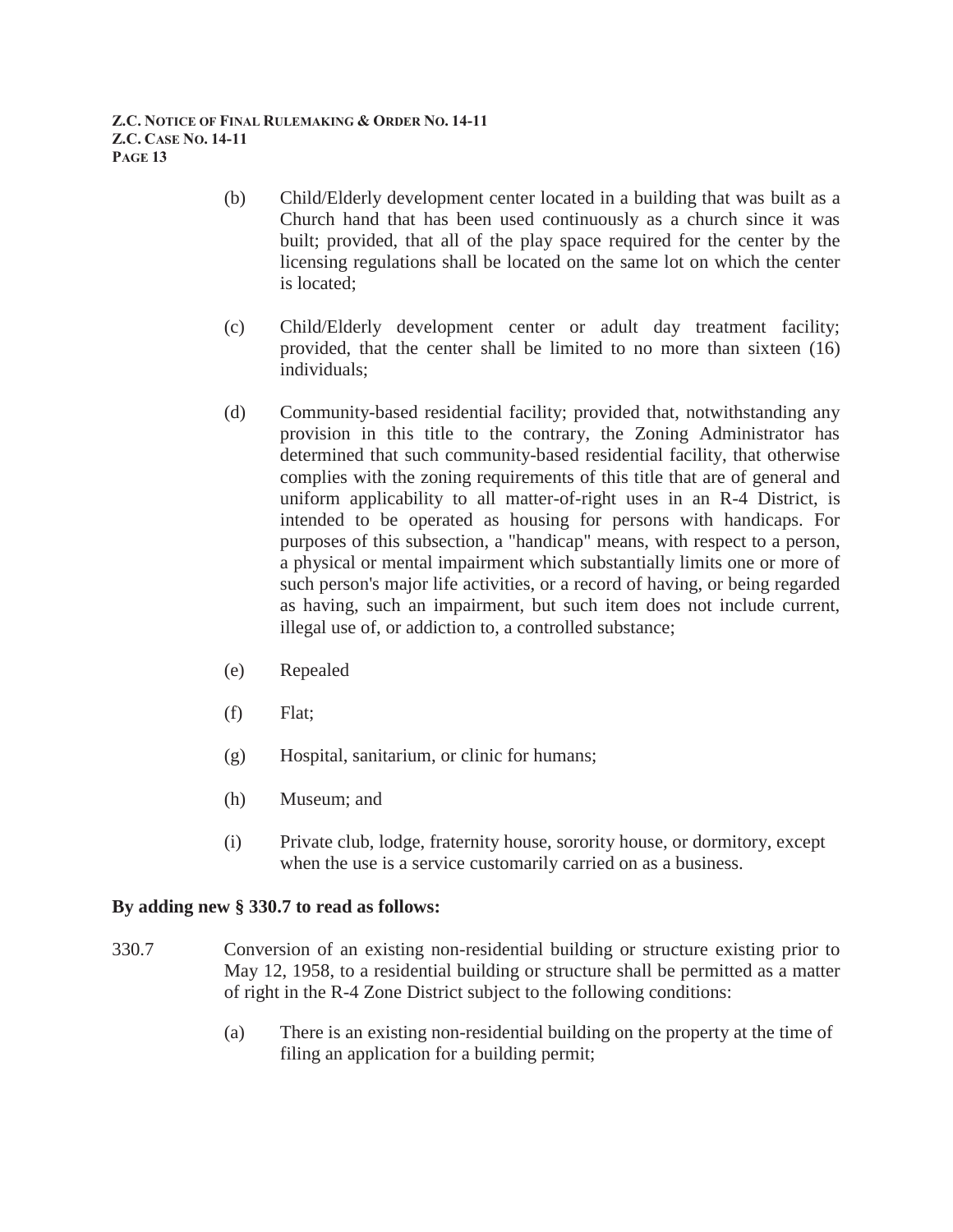- (b) The maximum height of any addition to the existing structure shall not exceed thirty-five feet (35 ft.);
- (c) There shall be a minimum of nine hundred square feet (900 sq. ft.) of land area per dwelling unit;
- (d) An addition shall not extend further than ten feet (10 ft.) past the furthest rear wall of any principal residential building or structure on an adjacent property;
- (e) A roof top architectural element original to the structure such as a turret, tower, or dormers shall not be removed or significantly altered, including changing its shape or increasing its height, elevation, or size;
- (f) Any addition, including a roof structure or penthouse, shall not block or impede the functioning of a chimney or other external vent on an adjacent property required by any municipal code;
- (g) Any addition, including a roof structure or penthouse, shall not interfere with the operation of an existing or permitted solar energy system on an adjacent property, as evidenced through a shadow, shade, or other reputable study acceptable to the Zoning Administrator; and
- (h) An apartment house in an R-4 Zone District converted from a nonresidential building prior to June 26, 2015, shall be considered a conforming use and structure, but shall not be permitted to expand unless approved by the Board of Zoning Adjustment pursuant to §§ 3104.1 and 3104.3 and § 337.

**New § 336, CONVERSION OF A RESIDENTIAL BUILDING EXISTING PRIOR TO MAY 12, 1958, TO APARTMENT HOUSES (R-4) and new § 337, CONVERSIONS OF NON-RESIDENTIAL BUILDINGS OR STRUCTURES EXISTING PRIOR TO MAY 12, 1958, TO APARTMENT HOUSES (R-4), are added to read as follows**:

# **336 CONVERSION OF A RESIDENTIAL BUILDING EXISTING PRIOR TO MAY 12, 1958, TO APARTMENT HOUSES (R-4)**

- 336.1 Conversion of an existing residential building existing prior to May 12, 1958, to an apartment house shall be permitted as a special exception in the R-4 District if approved by the Board of Zoning Adjustment under § 3104, subject to §§ 336.2 through 336.11.
- 336.2 The maximum height of the residential building and any additions thereto shall not exceed thirty-five feet (35 ft.), except that the Board of Zoning Adjustment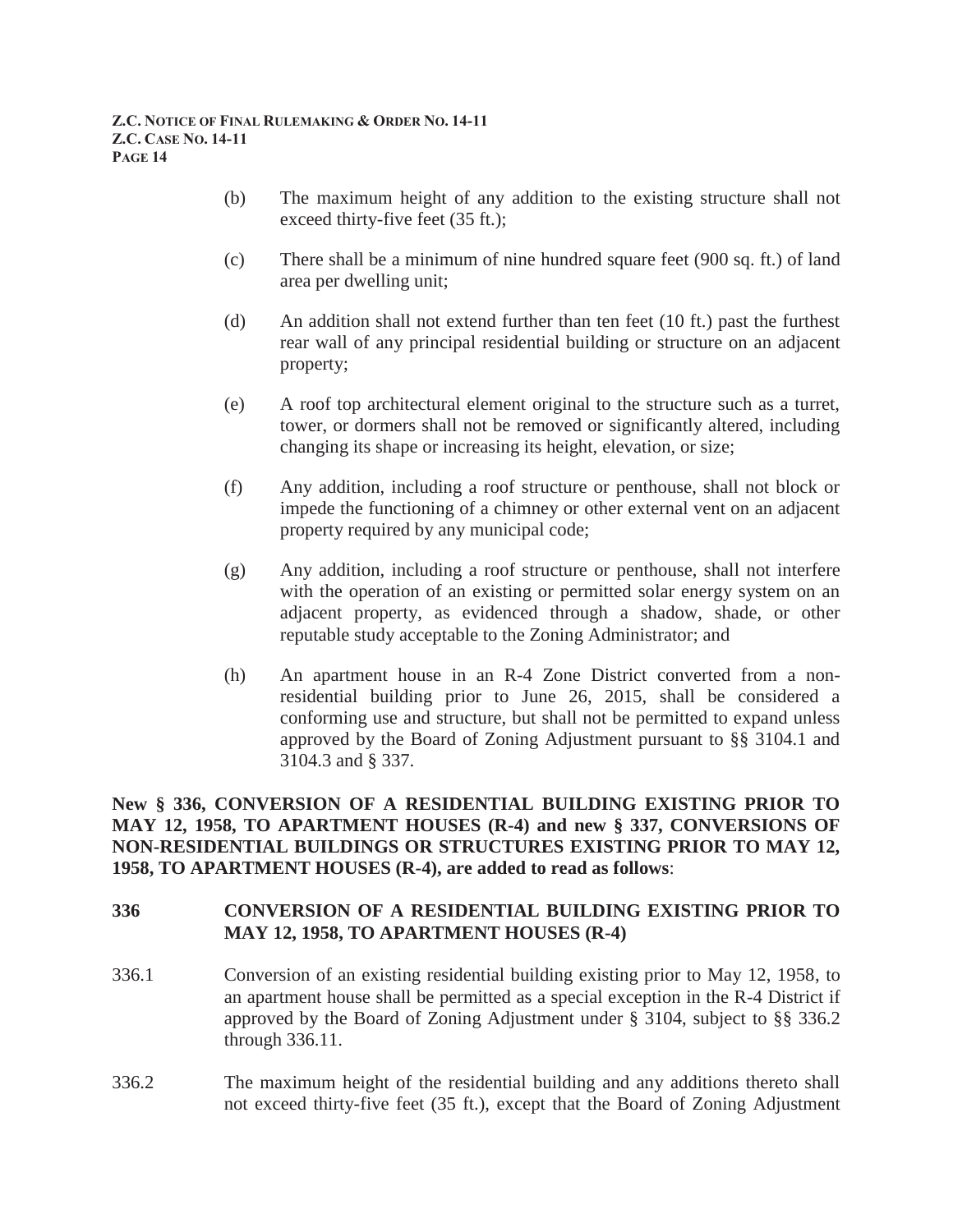may grant a special exception from this limit under § 3104, subject to §§ 336.3 through 336.11.

- 336.3 The fourth  $(4<sup>th</sup>)$  dwelling unit and every additional even number dwelling unit thereafter shall be subject to the requirements of Chapter 26, Inclusionary Zoning, including the set aside requirement set forth at § 2603.9.
- 336.4 There must be an existing residential building on the property at the time of filing an application for a building permit.
- 336.5 There shall be a minimum of nine hundred square feet (900 sq. ft.) of land area per dwelling unit.
- 336.6 Any addition, including a roof structure or penthouse, shall not block or impede the functioning of a chimney or other external vent on an adjacent property required by any municipal code.
- 336.7 Any addition, including a roof structure or penthouse, shall not interfere with the operation of an existing or permitted solar energy system on an adjacent property, as evidenced through a shadow, shade, or other reputable study acceptable to the Zoning Administrator.
- 336.8 A roof top architectural element original to the house such as a turret, tower, or dormers shall not be removed or significantly altered, including changing its shape or increasing its height, elevation, or size.
- 336.9 Any addition shall not have a substantially adverse effect on the use or enjoyment of any abutting or adjacent dwelling or property, in particular:
	- (a) The light and air available to neighboring properties shall not be unduly affected;
	- (b) The privacy of use and enjoyment of neighboring properties shall not be unduly compromised; and
	- (c) The conversion and any associated additions, as viewed from the street, alley, and other public way, shall not substantially visually intrude upon the character, scale and pattern of houses along the subject street or alley.
- 336.10 In demonstrating compliance with § 336.9 the applicant shall use graphical representations such as plans, photographs, or elevation and section drawings sufficient to represent the relationship of the conversion and any associated addition to adjacent buildings and views from public ways.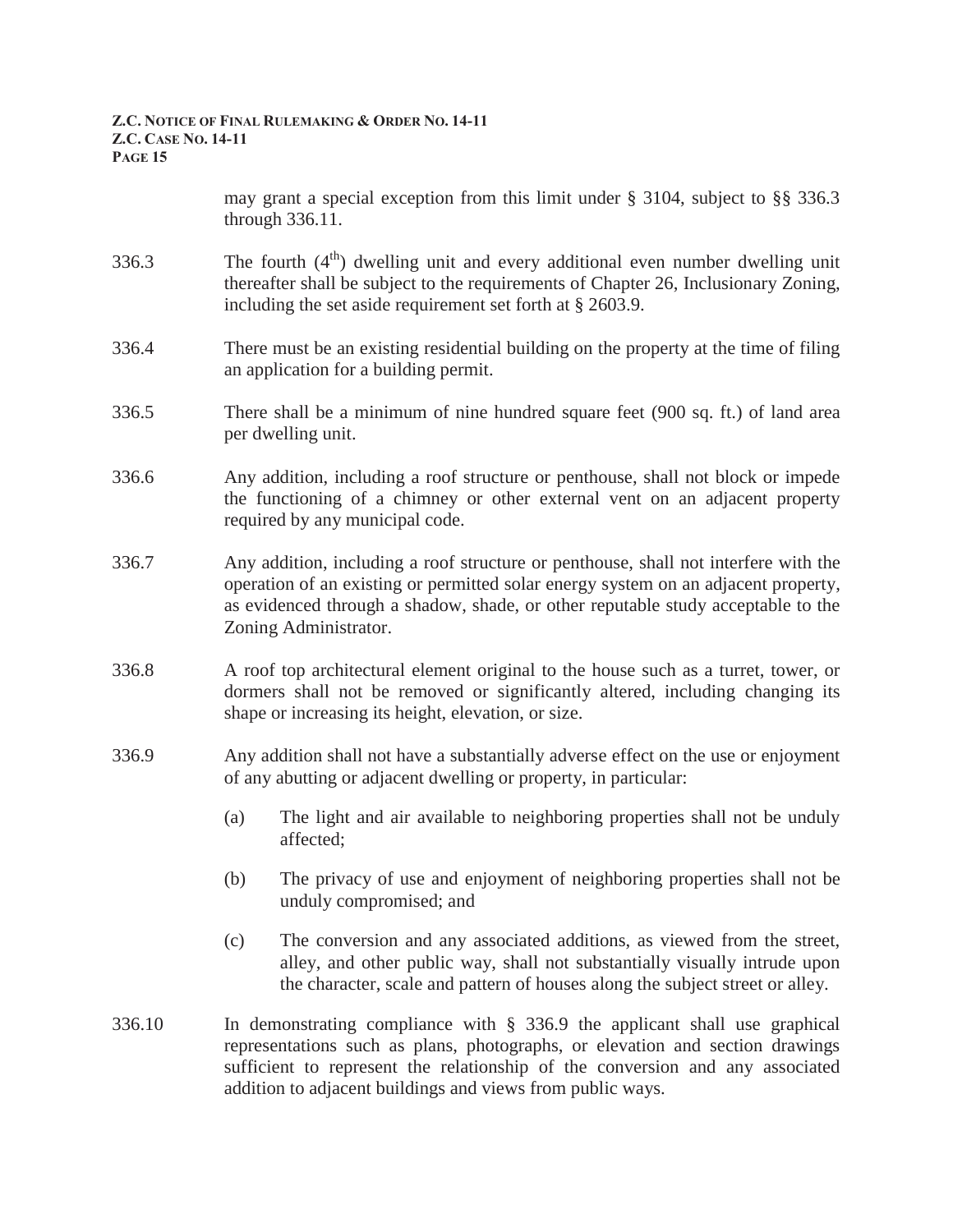- 336.11 The Board of Zoning Adjustment may require special treatment in the way of design, screening, exterior or interior lighting, building materials, or other features for the protection of adjacent or nearby properties, or to maintain the general character of a block.
- 336.12 The Board of Zoning Adjustment may modify or waive not more than two (2) of the requirements specified in §§ 336.6 through § 336.8; provided, that any modification or waiver granted pursuant to this section shall not be in conflict with § 336.9.
- 336.13 An apartment house in an R-4 Zone District, converted from a residential building prior to June 26, 2015, or converted pursuant to §§ 3202.8 or 3202.9, shall be considered a conforming use and structure, but shall not be permitted to expand unless approved by the Board of Zoning Adjustment pursuant to §§ 3104.1 and 3104.3 and this section.

# **337 CONVERSIONS OF NON-RESIDENTIAL BUILDINGS OR STRUCTURES EXISTING PRIOR TO MAY 12, 1958, TO APARTMENT HOUSES (R-4)**

- 337.1 Conversion of a non-residential building or other structure existing prior to May 12, 1958, to an apartment house and not meeting one (1) or more of the requirements of § 330.7, shall be permitted as a special exception in an R-4 Zone District if approved by the Board of Zoning Adjustment under § 3104, subject to the provisions of this section, except that no special exception relief shall be available from the requirements of § 330.7(a).
- 337.2 Any addition shall not have a substantially adverse effect on the use or enjoyment of any abutting or adjacent dwelling or property, in particular:
	- (a) The light and air available to neighboring properties shall not be unduly affected;
	- (b) The privacy of use and enjoyment of neighboring properties shall not be unduly compromised; and
	- (c) The conversion and any associated additions, as viewed from the street, alley, and other public way, shall not substantially visually intrude upon the character, scale, and pattern of houses along the subject street or alley.
- 337.3 In demonstrating compliance with § 337.2, the applicant shall use graphical representations such as plans, photographs, or elevation and section drawings sufficient to represent the relationship of the conversion and any associated addition to adjacent buildings and views from public ways.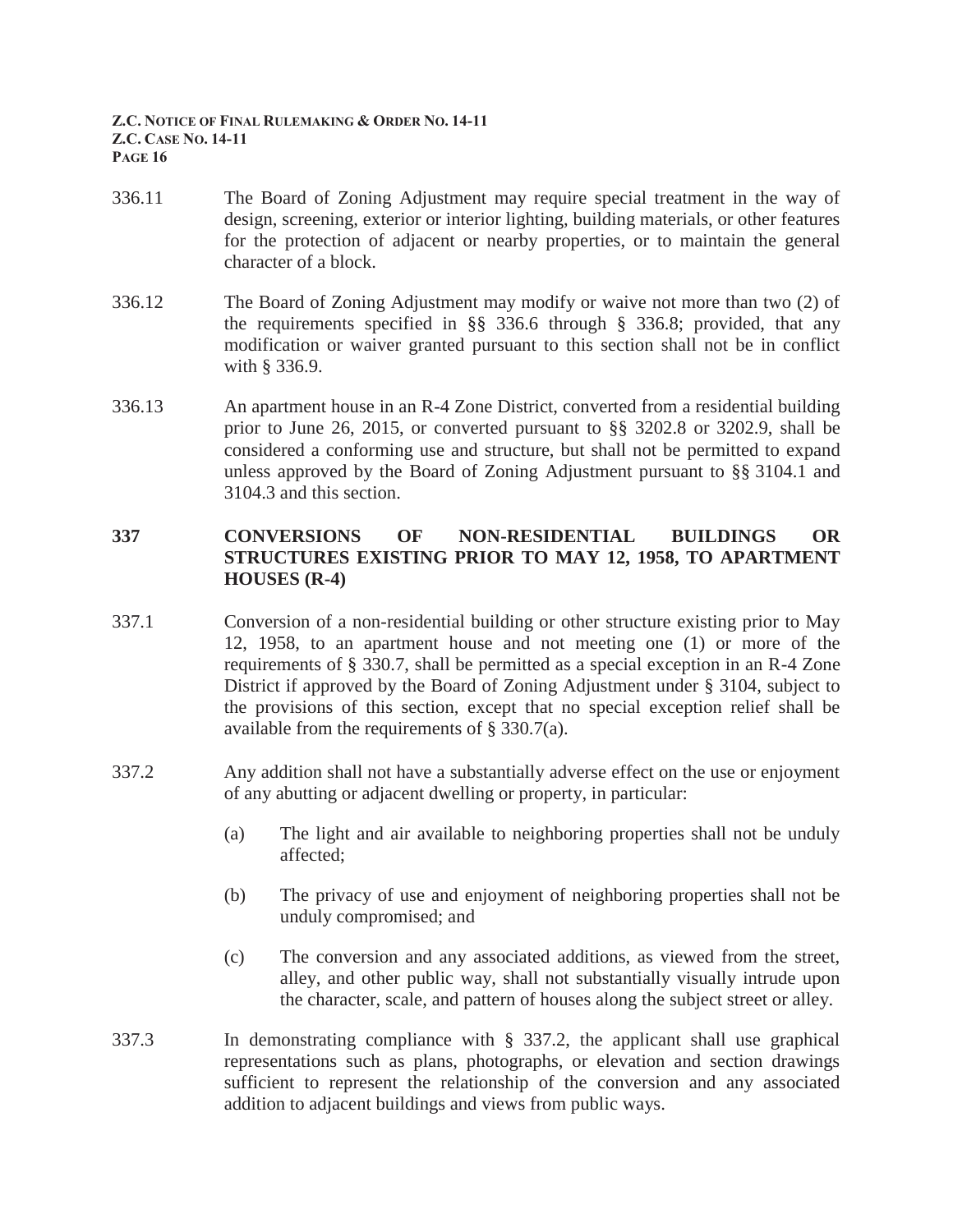337.4 The Board of Zoning Adjustment may require special treatment in the way of design, screening, exterior or interior lighting, building materials, or other features for the protection of adjacent or nearby properties, or to maintain the general character of a block.

## **Chapter 4, RESIDENCE DISTRICT: HEIGHT, AREA, AND DENSITY REGULATIONS, is amended as follows:**

**Section 400, HEIGHT OF BUILDINGS OR STRUCTURES (R), is amended as follows:** 

**Subsection 400.1 is amended to provide height limits specific to the R-4 Zone District and § 400.2 is amended to add a cross-reference to new § 400.23, so that both subsections read as follows:** 

400.1 Except as specified in this chapter and in Chapters 20 through 25 of this title, the height of buildings or structures in a Residence District shall not exceed that given in the following table:

| <b>ZONE DISTRICT</b>                                                                                                           | <b>MAXIMUM</b><br><b>HEIGHT</b> (Feet) | <b>MAXIMUM HEIGHT</b><br>(Stories) |
|--------------------------------------------------------------------------------------------------------------------------------|----------------------------------------|------------------------------------|
| $R-1-A$ , $R-1-B$ , $R-2$ , $R-3$ , $R-5-A$                                                                                    | 40                                     |                                    |
| $R-5-B$                                                                                                                        | 50                                     | no limit                           |
| $R-5-C$                                                                                                                        | 60                                     | no limit                           |
| $R-5-D$                                                                                                                        | 90                                     | no limit                           |
| $R-5-E$                                                                                                                        | 90                                     | no limit                           |
| <b>R-4 ZONE DISTRICT</b>                                                                                                       |                                        |                                    |
| New construction of 3 or more immediately<br>adjoining residential row dwellings built<br>concurrently on separate record lots | 40                                     |                                    |
| All other structures                                                                                                           | 35                                     |                                    |

400.2 Except as provided in § 2510, the height of buildings or structures specified in § 400.1 may be exceeded as provided in §§ 400.3 through 400.13 and § 400.23.

### **A new § 400.23 is added to read as follows:**

400.23 In an R-4 Zone District, a building or other structure may be erected to a height not exceeding forty feet (40 ft.) if approved by the Board of Zoning Adjustment as a special exception, under § 3104, subject to the following conditions, except that if the building is being converted to an apartment house, special exception relief from the thirty-five foot (35 ft.) height limitation is only available pursuant to §§ 336 or 337 as applicable: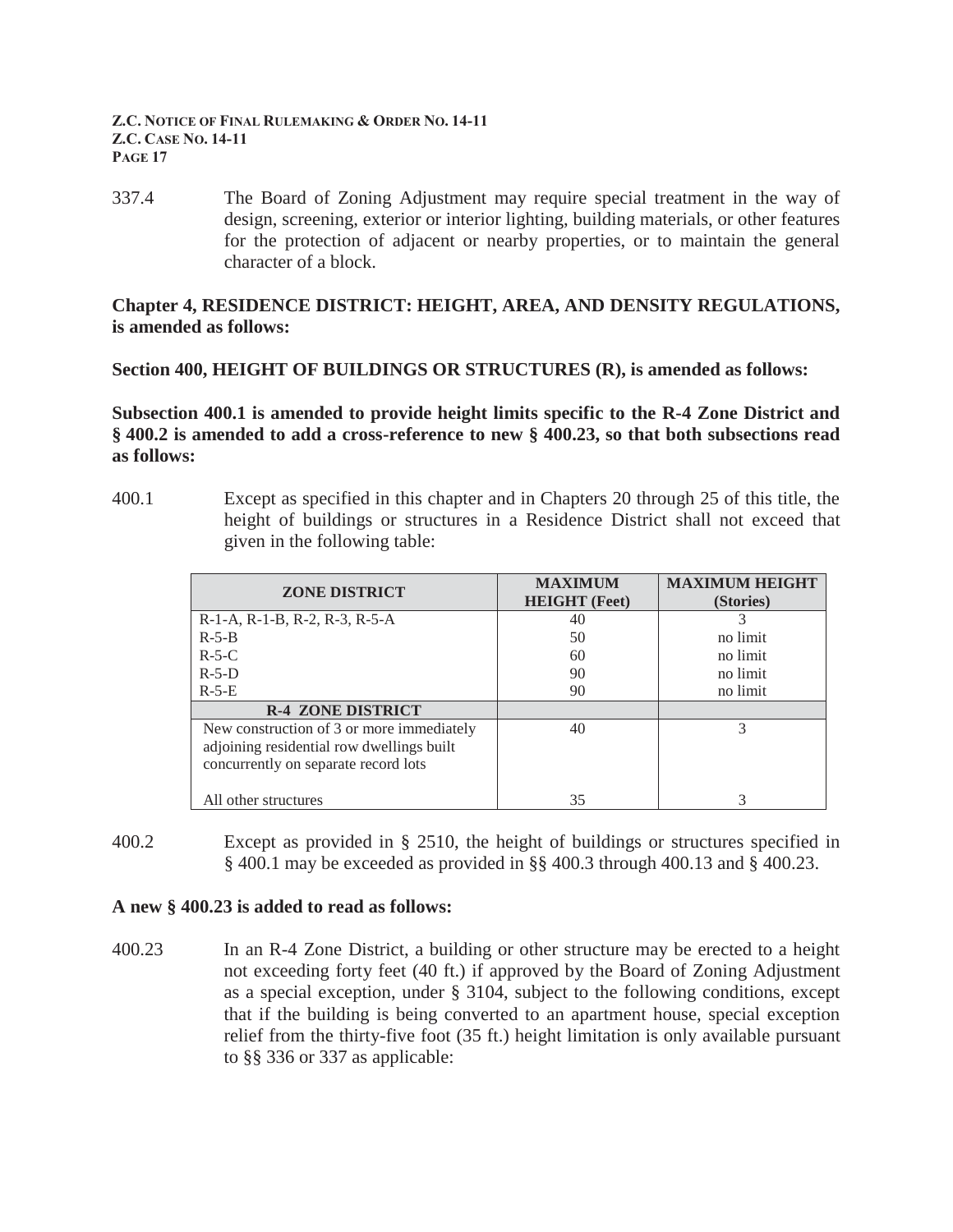- (a) The applicant shall demonstrate that the overall building or structure height or upper addition will not have a substantially adverse effect on the use or enjoyment of any abutting or adjacent dwelling or property, in particular:
	- (1) The light and air available to neighboring properties shall not be unduly affected;
	- (2) The privacy of use and enjoyment of neighboring properties shall not be unduly compromised;
	- (3) An addition shall not block or impede the functioning of a chimney or other external vent on an adjacent property required by any municipal code;
	- (4) An addition shall not interfere with the operation of an existing or permitted solar energy system on an adjacent property, as evidenced through a shadow, shade, or other reputable study acceptable to the Zoning Administrator; and
	- (5) The resulting building or structure height, as viewed from the street, alley, and other public way, shall not substantially visually intrude upon the character, scale and pattern of houses along the subject street frontage;
- (b) The applicant shall demonstrate that overall building or structure height or an upper addition resulting from the additional five feet (5 ft.) will not have a substantially adverse effect on the defining architectural features of the building or result in the removal of such features; and
- (c) In demonstrating compliance with  $\S$  400.23(a) and (b), the applicant shall use graphical representations such as plans, photographs, or elevation and section drawings sufficient to represent the relationship of the new or extended building or structure to adjacent buildings and views from public ways.
- 400.24 In an R-4 Zone District, the following provisions shall apply:
	- (a) A roof top architectural element original to the building such as a turret, tower or dormers, shall not be removed or significantly altered, including changing its shape or increasing its height, elevation, or size;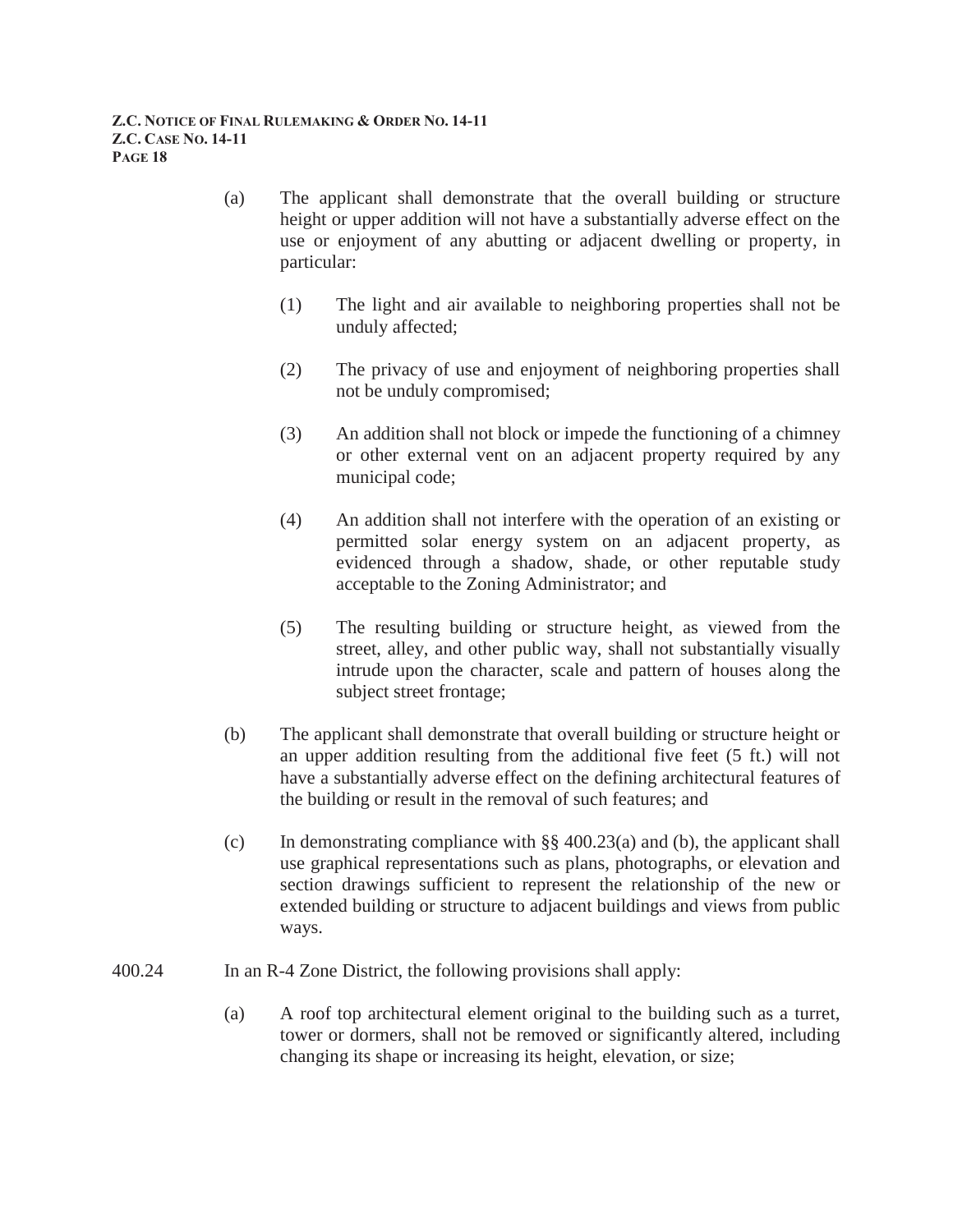- (b) Any addition, including a roof structure or penthouse, shall not block or impede the functioning of a chimney or other external vent on an adjacent property required by any municipal code; and
- (c) Any addition, including a roof structure or penthouse, shall not interfere with the operation of an existing or permitted solar energy system on an adjacent property, as evidenced through a shadow, shade, or other reputable study acceptable to the Zoning Administrator.
- 400.25 In an R-4 Zone District, relief from the design requirements of § 400.24 may be approved by the Board of Zoning Adjustment as a special exception under § 3104, subject to the conditions of  $\S$  400.23(a), (b), and (c). If relief is granted from compliance with § 400.24(b) or (c), the special exception shall not be conditioned upon compliance with that same requirement as stated in  $\S$  400.23(a)(3) or (4).

# **Section 401, MINIMUM LOT DIMENSIONS (R), is amended as follows:**

**By amending the portion of the table appended to § 401.3 pertaining to the conversion of a building or structure to an apartment house in an R-4 Zone District by inserting the phrase "pursuant to §§ 330.7 or 336" in the left hand column, so that portion of the table reads as follows:** 

| n/a                                                                                                        | <b>MINIMUM LOT AREA</b><br>(square feet)        | <b>MINIMUM WIDTH OF LOT</b><br>(feet) |
|------------------------------------------------------------------------------------------------------------|-------------------------------------------------|---------------------------------------|
| $R-4$<br>Conversion of a building or structure<br>pursuant to $\S$ § 330.7 or 336 to an<br>apartment house | 900 sq. ft. /apartment or bachelor<br>apartment | None prescribed.                      |

**By amending § 401.11 to strike the phrase "pursuant to § 330.5(e)" and insert the phrase "pursuant to former § 330.5(e) or existing §§ 330.7 or 336" in its place, so that the subsection reads as follows**:

401.11 An apartment house in an R-4 Zone District, whether converted from a building or structure pursuant to former § 330.5(e) or existing §§ 330.7 or 336, or existing before May 12, 1958, may not be renovated or expanded so as to increase the number of dwelling units unless there are nine hundred square feet (900 sq. ft.) of lot area for each dwelling unit, both existing and new.

# **Section 407, MINOR FLEXIBILITY BY ZONING ADMINISTRATOR'S RULING (R), § 407.1 is amended by adding a new paragraph (c), so that the subsection reads as follows:**

407.1 The Zoning Administrator is authorized to permit a deviation not to exceed two percent (2%) of the area requirements of §§ 401 and 403 (minimum lot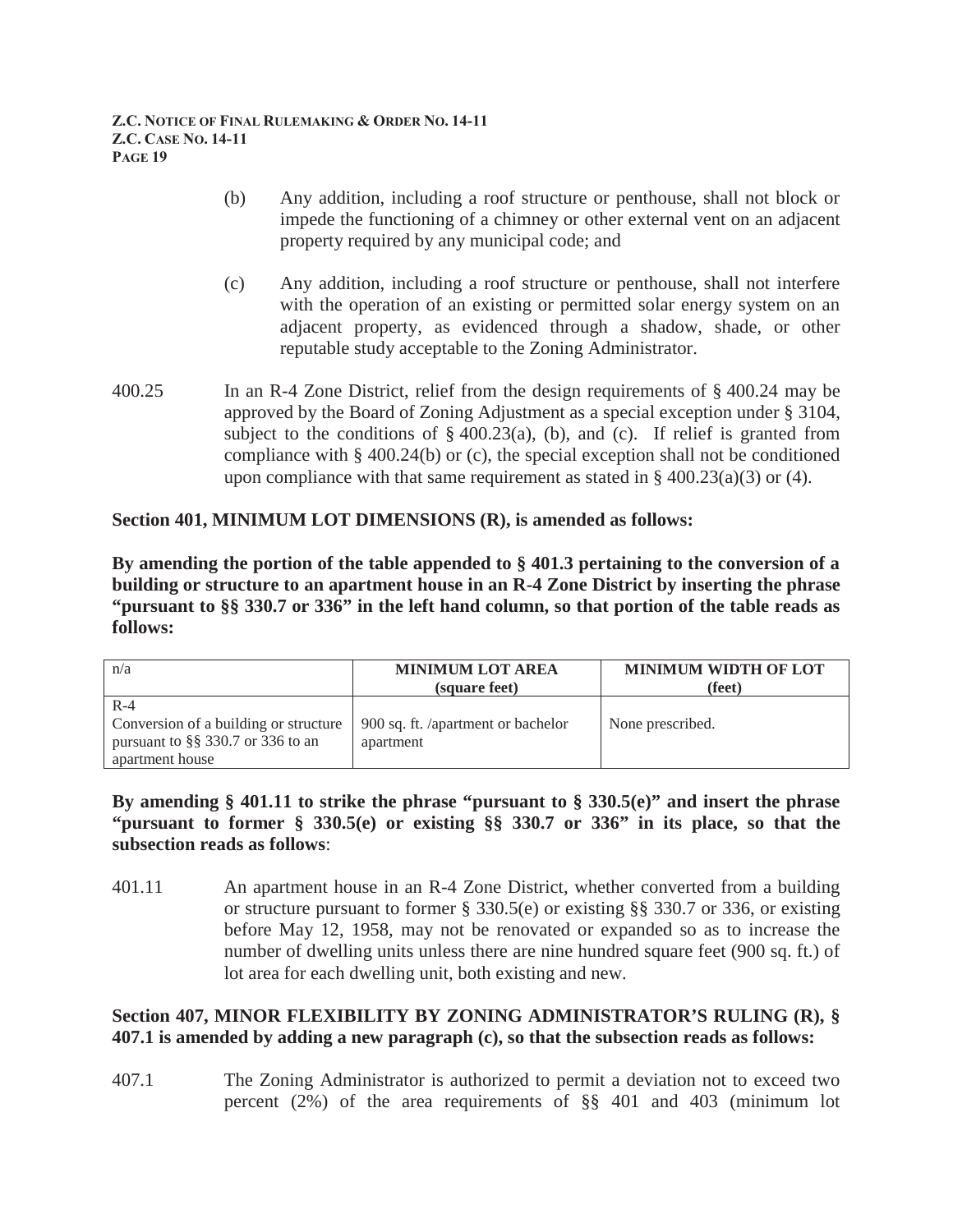dimensions and maximum percentage of lot occupancy); and a deviation not to exceed ten percent (10%) of the linear requirements of §§ 404 and 405 (minimum rear yard and minimum side yard requirements); and a deviation from the requirements of § 406 (minimum court dimensions), not to exceed either two percent (2%) of the area standard or ten percent (10%) of the width standard; provided, that:

- (a) A building shall be allowed to deviate from the requirements of no more than two (2) of the sections identified in this subsection;
- (b) The deviation or deviations shall be deemed by the Zoning Administrator not to impair the purpose of the otherwise applicable regulations; and
- (c) The flexibility or deviation shall not be applicable for any calculation or for determining compliance with §§ 330.7 or 336.

# **Chapter 26, INCLUSIONARY ZONING, is amended as follows**

## **Section 2602, APPLICABILITY, is amended to read as follows:**

- 2602.2 A development with less than ten (10) dwelling units shall become subject to this chapter upon the filing of an application for a building permit to:
	- (a) Add one (1) or more dwelling units to a new development within a two (2)-year period after the issuance of the last certificate of occupancy, if the construction for which application has been filed would result in the development having ten (10) or more dwelling units;
	- (b) Convert a one (1)-family dwelling or flat to an apartment house in the R-4 Zone District for four (4) or more dwelling units approved by the Board of Zoning Adjustment; or
	- (c) Convert a non-residential building to an apartment house in the R-4 Zone District for ten (10) or more units.

# **Section 2603, SET-ASIDE REQUIREMENTS, is amended to as follows:**

## **Subsection 2603.1 is amended by adding the phrase "Except as provided in § 2603.8" so that the entire subsection reads as follows:**

2603.1 Except as provided in § 2603.8, an Inclusionary development for which the primary method of construction does not employ steel and concrete frame structure located in an R-2 through an R-5-B Zone District or in a C-1, C-2-A, W-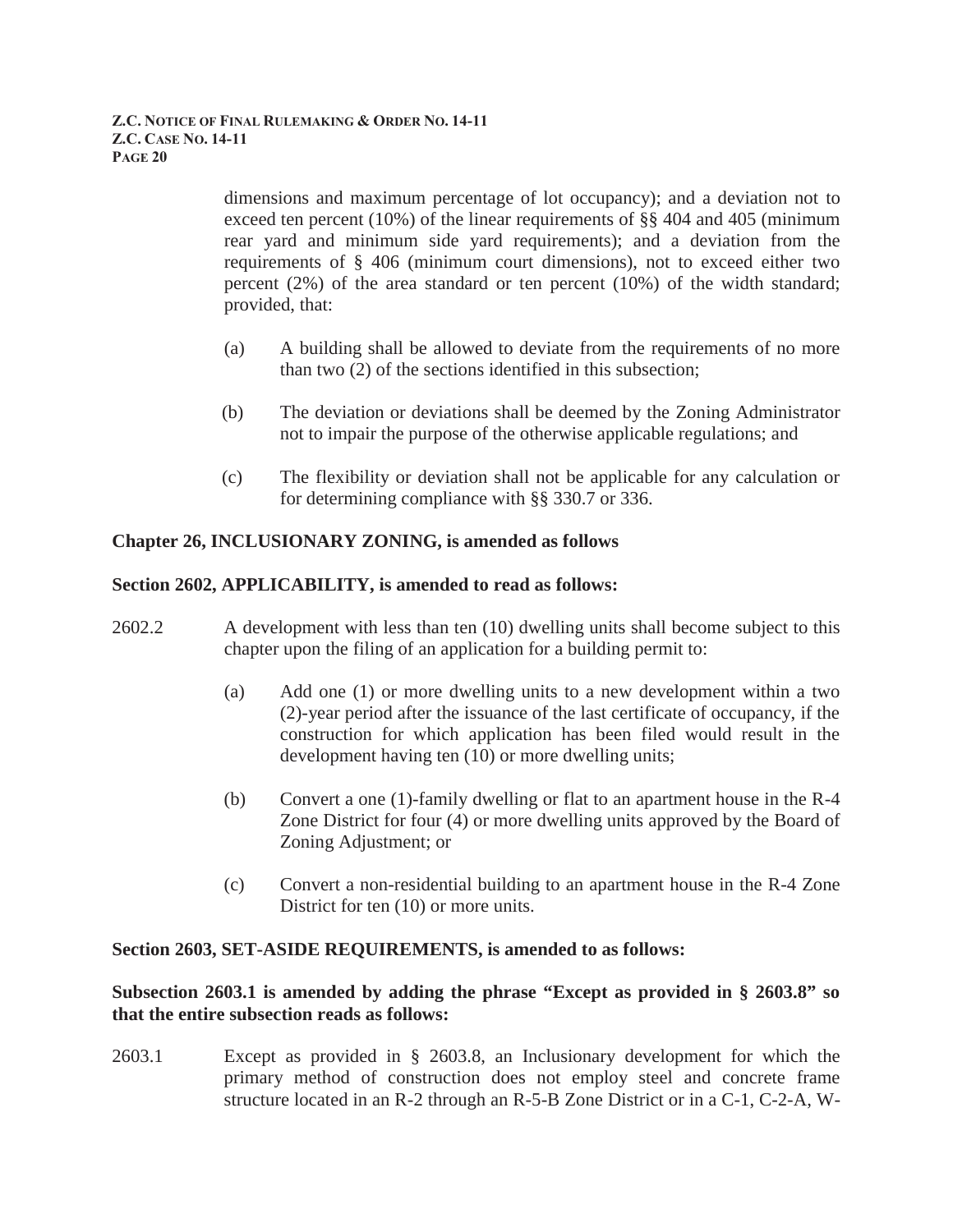0, or W-1 Zone District shall devote the greater of ten percent (10%) of the gross floor area being devoted to residential use or seventy-five percent (75%) of the bonus density being utilized for inclusionary units.

### **Subsection 2603.3 is amended by adding the phrase "Except as provided in § 2603.9" so that the entire subsection reads as follows:**

2603.3 Except as provided in § 2603.9, inclusionary developments located in R-3 through R-5-E, C-1, C-2-A, StE, W-0, and W-1 Zone Districts shall set aside fifty percent (50%) of inclusionary units for eligible low-income households and fifty percent (50%) of inclusionary units for eligible moderate-income households. The first inclusionary unit and each additional odd number unit shall be set aside for lowincome households.

### **New §§ 2603.8 and 2603.9 are added to read as follows:**

- 2603.8 An inclusionary development that results from a conversion of a one (1)-family dwelling or flat to an apartment house in the R-4 Zone District for four (4) or more dwelling units approved by the Board of Zoning Adjustment shall set aside every even numbered dwelling unit beginning at the fourth  $(4<sup>th</sup>)$  unit as an inclusionary unit.
- 2603.9 An inclusionary development that results from a conversion of a one (1)-family dwelling or flat to an apartment house in the R-4 Zone District for four (4) or more dwelling units approved by the Board of Zoning Adjustment shall set aside one hundred percent (100%) of inclusionary units for eligible moderate-income households.

**Chapter 31, BOARD OF ZONING ADJUSTMENT RULES OF PRACTICE AND PROCEDURE, § 3104, SPECIAL EXCEPTIONS, is amended by inserting alphabetically the following new special exceptions into the chart appended to § 3104.1:** 

| <b>TYPE OF SPECIAL</b><br><b>EXCEPTION</b>                                                                             | <b>ZONE DISTRICT</b> | <b>SECTIONS IN WHICH</b><br>THE CONDITIONS ARE<br><b>SPECIFIED</b> |
|------------------------------------------------------------------------------------------------------------------------|----------------------|--------------------------------------------------------------------|
| Height in excess of $35$ feet   R-4 District<br>to a maximum of 40 feet in<br>R-4 Districts as specified in<br>\$400.1 |                      | \$400.23                                                           |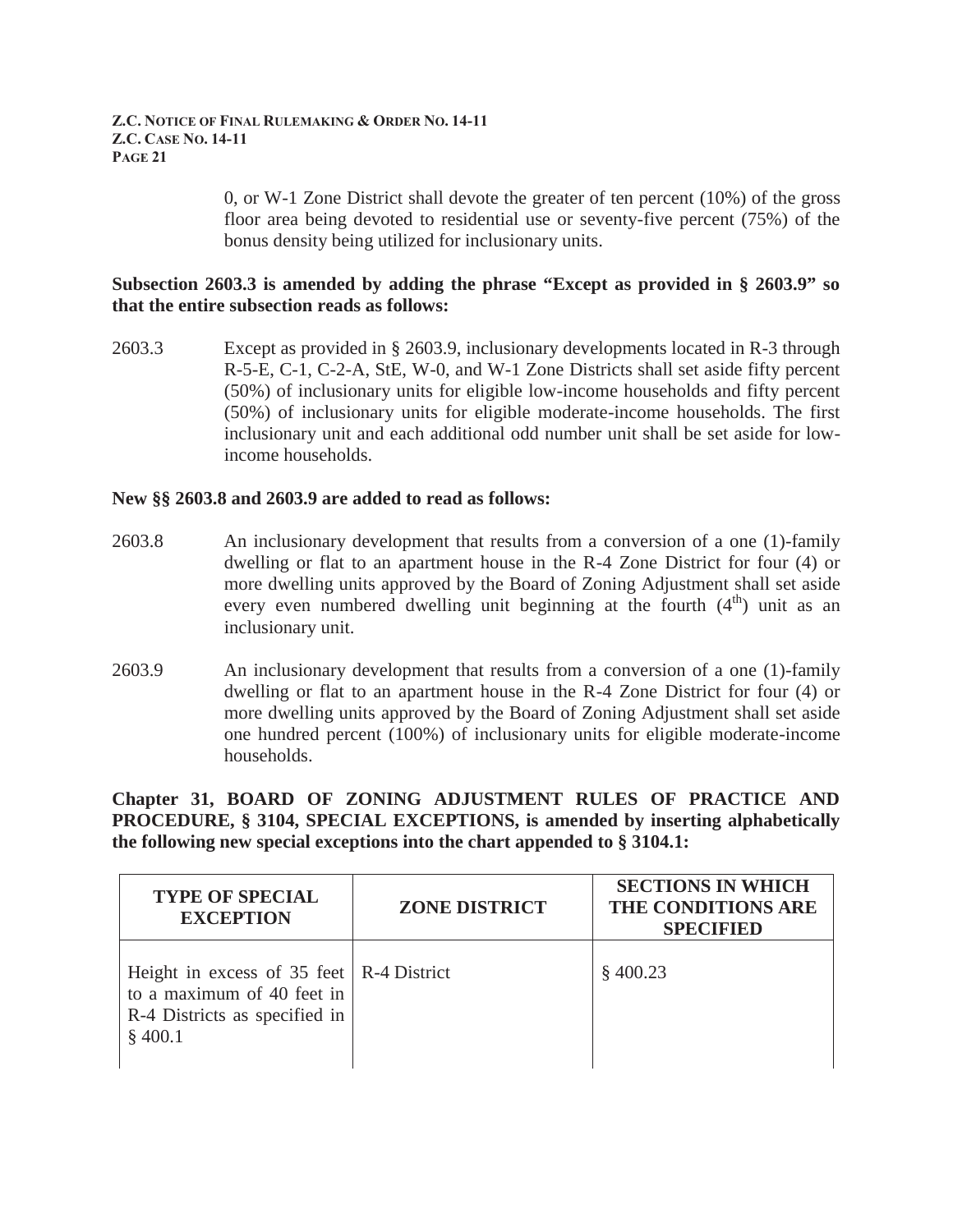| <b>TYPE OF SPECIAL</b><br><b>EXCEPTION</b>                                    | <b>ZONE DISTRICT</b> | <b>SECTIONS IN WHICH</b><br>THE CONDITIONS ARE<br><b>SPECIFIED</b> |
|-------------------------------------------------------------------------------|----------------------|--------------------------------------------------------------------|
| of<br>Conversion<br>$non-$<br>residential<br>building<br>to                   | R-4 District         | § 337                                                              |
| apartment house not meeting<br>the requirements of $\S$ 330.7                 |                      |                                                                    |
| Conversion of residential $\vert$ R-4 District<br>building to apartment house |                      | § 336                                                              |

# **Chapter 32, ADMINISTRATION AND ENFORCEMENT, § 3202, BUILDING PERMITS, is amended as follows:**

## **Subsection 3202.4 is amended by adding the phrase "Except as provided in §§ 3202.8 and 3202.9" so that the subsection reads as follows:**

- 3202.4 Except as provided in §§ 3202.8 and 3202.9**,** any construction authorized by a permit may be carried to completion pursuant to the provisions of this title in effect on the date that the permit is issued, subject to the following conditions:
	- (a) The permit holder shall begin construction work within two (2) years of the date on which the permit is issued; and
	- (b) Any amendment of the permit shall comply with the provisions of this title in effect on the date the permit is amended.

# **New §§ 3202.8 and 3202.9 are added to read as follows:**

- 3202.8 Notwithstanding § 3202.4, a building permit application (including a foundationto-grade permit application) (the Application) for construction of a new one- (1) family dwelling or flat, or for construction of an addition or alteration to an existing one- (1) family dwelling or an existing flat not involving a conversion to an apartment house, or an addition or alteration to an existing apartment house in the R-4 Zone District shall be processed, and any work authorized by the permit may be carried to completion pursuant to the provisions of the R-4 regulations in place as of July 17, 2014, if:
	- (a) The Application was legally filed with, and accepted as complete by, the Department of Consumer and Regulatory Affairs prior to February 1, 2015; or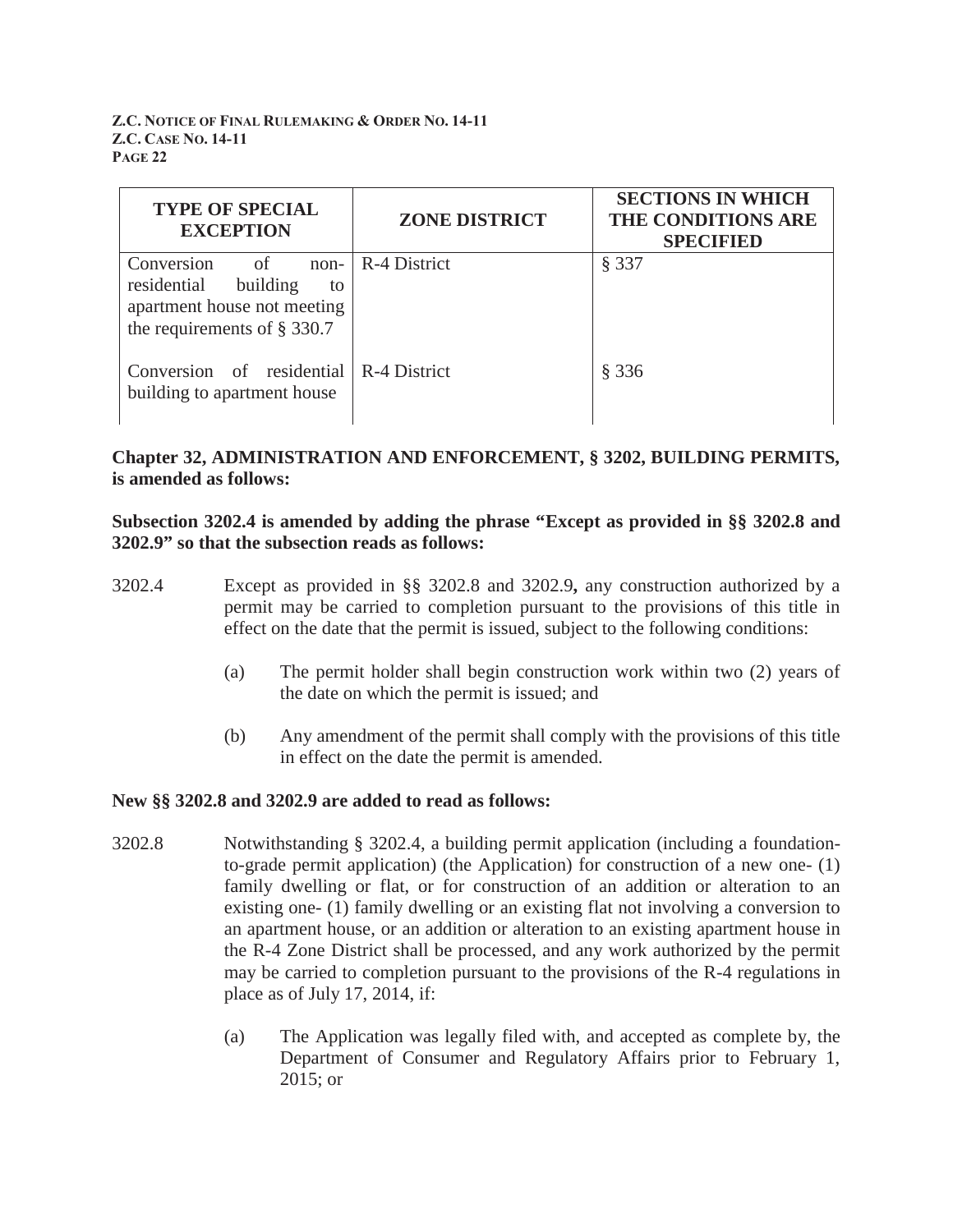- (b) The project has:
	- (1) An unexpired approval of a variance or special exception by the Board of Zoning Adjustment; or
	- (2) An unexpired approval of a design or concept design by the Historic Preservation Review Board (including a delegated approval made pursuant to 10 DCMR C §§ 319 through 321), or Commission of Fine Arts; and
	- (3) The vote to approve or the delegated action occurred:
		- (A) Prior to June 26, 2015; or
		- (B) On or after June 26, 2015, and the application was filed prior thereto.
- 3202.9 Notwithstanding § 3202.4, a building permit application (including a foundationto-grade permit application) (the Application) for construction involving the conversion of a one- (1) family dwelling or flat to an apartment house in the R-4 Zone District shall be processed, and any work authorized by the building permit may be carried to completion pursuant to the provisions of the R-4 regulations in place as of July 17, 2014, if:
	- (a) The Application was legally filed with, and accepted as complete by, the Department of Consumer and Regulatory Affairs prior to July 17, 2014; or
	- (b) The project has:
		- (1) An unexpired approval of a variance or special exception by the Board of Zoning Adjustment; or
		- (2) An unexpired approval of a design or concept design by the Historic Preservation Review Board (including a delegated approval made pursuant to 10 DCMR C §§ 319 through 321), or Commission of Fine Arts; and
		- (3) The vote to approve or the delegated action occurred:
			- (A) Prior to June 26, 2015; or
			- (B) On or after June 26, 2015, and the application was filed prior thereto.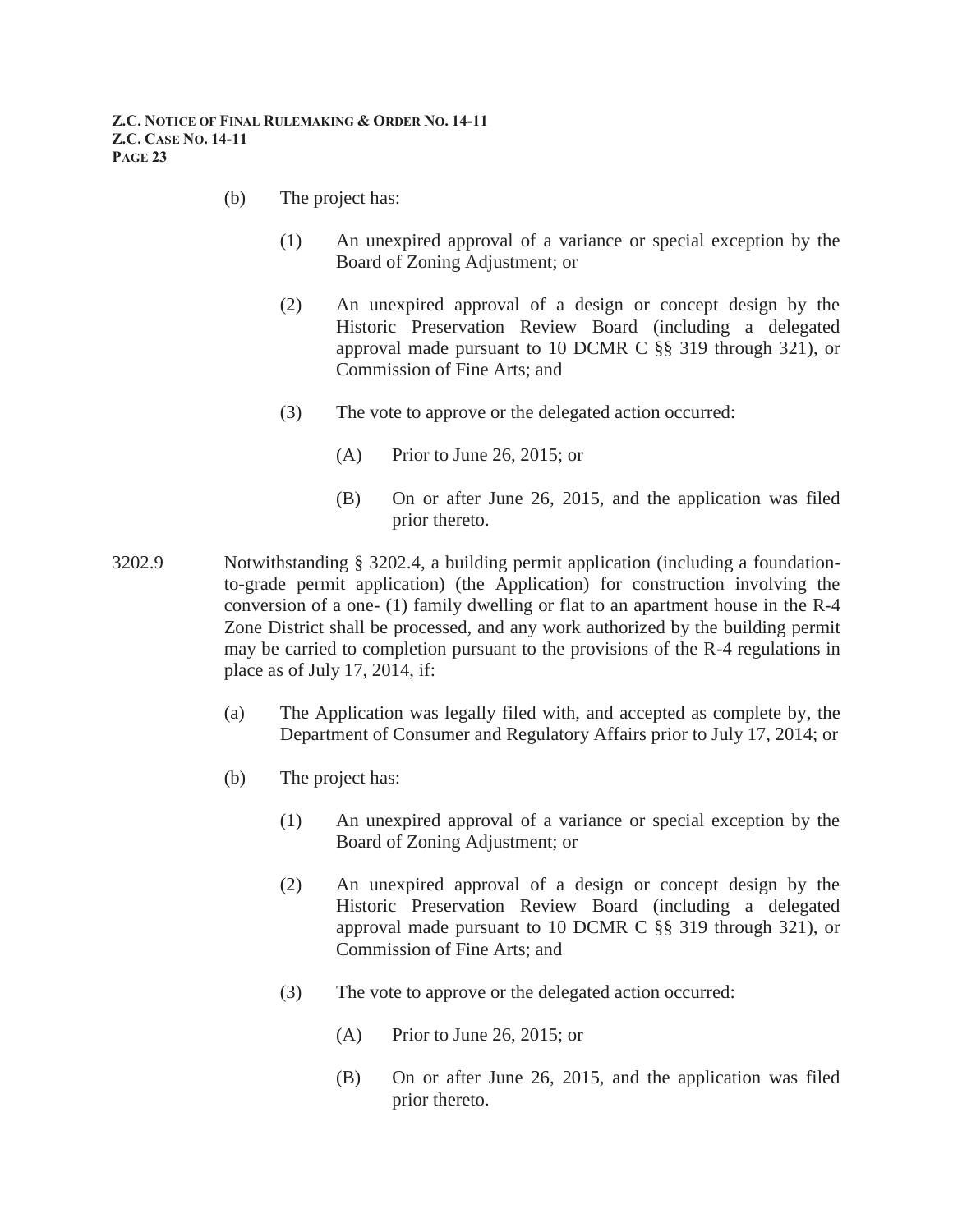On March 30, 2015, at its public meeting, the Zoning Commission **APPROVED** the petition. The votes of the Commission taken at the meeting, as recorded and announced by the Secretary, may be found in the official transcript of the proceeding. (Anthony J. Hood, Marcie I. Cohen, Robert E. Miller, Peter G. May, and Michael G. Turnbull to approve).

On June 8, 2015, the Zoning Commission **ADOPTED** this Order. The votes of the Commission taken at the meeting, as recorded and announced by the Secretary, may be found in the official transcript of the proceeding. (Anthony J. Hood, Marcie I. Cohen, Robert E. Miller, Peter G. May, and Michael G. Turnbull to adopt).

In accordance with the provisions of 11 DCMR § 3028.8, this Order shall become final and effective upon publication in the *D.C. Register*; that is, on June 26, 2015.

**ANTHONY J. HOOD SARA A. BARDIN CHAIRMAN DIRECTOR ZONING COMMISSION OFFICE OF ZONING**